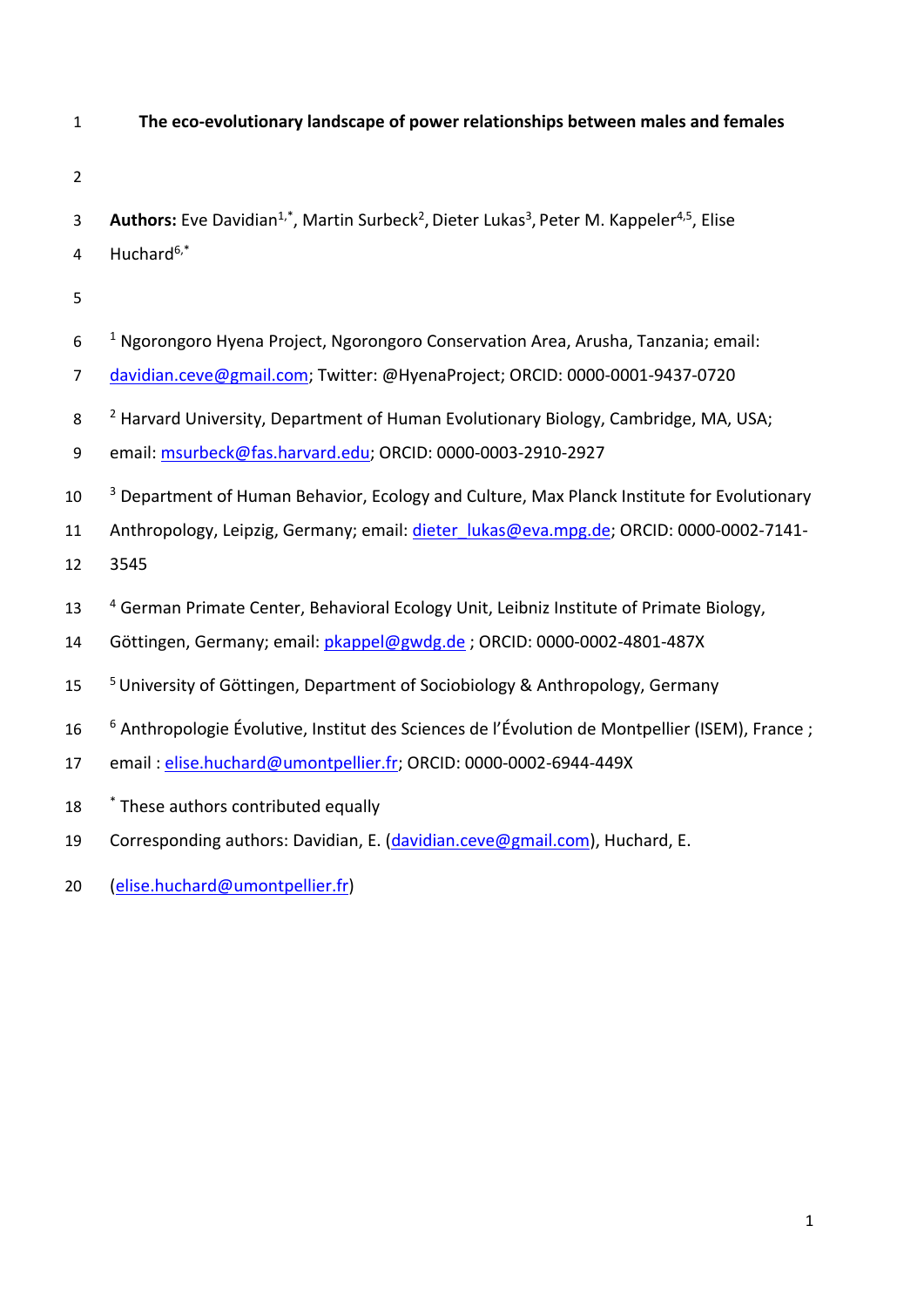| 21 | Abstract. In mammalian societies, control over resources and reproduction is often biased |
|----|-------------------------------------------------------------------------------------------|
| 22 | towards one sex. Yet, the ecological and evolutionary underpinnings of male-female power  |
| 23 | asymmetries remain poorly understood. We review historical hypotheses and recent          |
| 24 | empirical data to show that male-female power relationships are more nuanced and flexible |
| 25 | than previously acknowledged. We then propose that enhanced reproductive control over     |
| 26 | when and with whom to mate predicts social empowerment across ecological and              |
| 27 | evolutionary contexts. We finally outline distinct pathways to sex-biased power: coercion |
| 28 | and male-biased dimorphism constitute a co-evolutionary highway to male power, whereas    |
| 29 | female power emerges through multiple physiological, morphological, behavioural, and      |
| 30 | socio-ecological pathways. Our framework generates testable predictions regarding the     |
| 31 | emergence and dynamics of male-female power structures across mammalian social            |
| 32 | systems.                                                                                  |
| 33 | Keywords: intersexual power inequality; sexual conflicts; social dominance; sexual size   |
| 34 | dimorphism; reproductive control; social evolution                                        |
| 35 |                                                                                           |
| 36 | <b>Highlights</b>                                                                         |
| 37 | Inequality in the degree of control (or 'power') that members of one sex exert over       |
| 38 | members of the other sex is a pervasive characteristic of mammalian societies,            |
| 39 | including our own.                                                                        |
| 40 | The study of the drivers of male-female power relationships has been impeded by           |
| 41 | methodological and conceptual limitations.                                                |
| 42 | We propose a comprehensive framework to describe, quantify and predict male-              |
| 43 | female power relationships within and across species.                                     |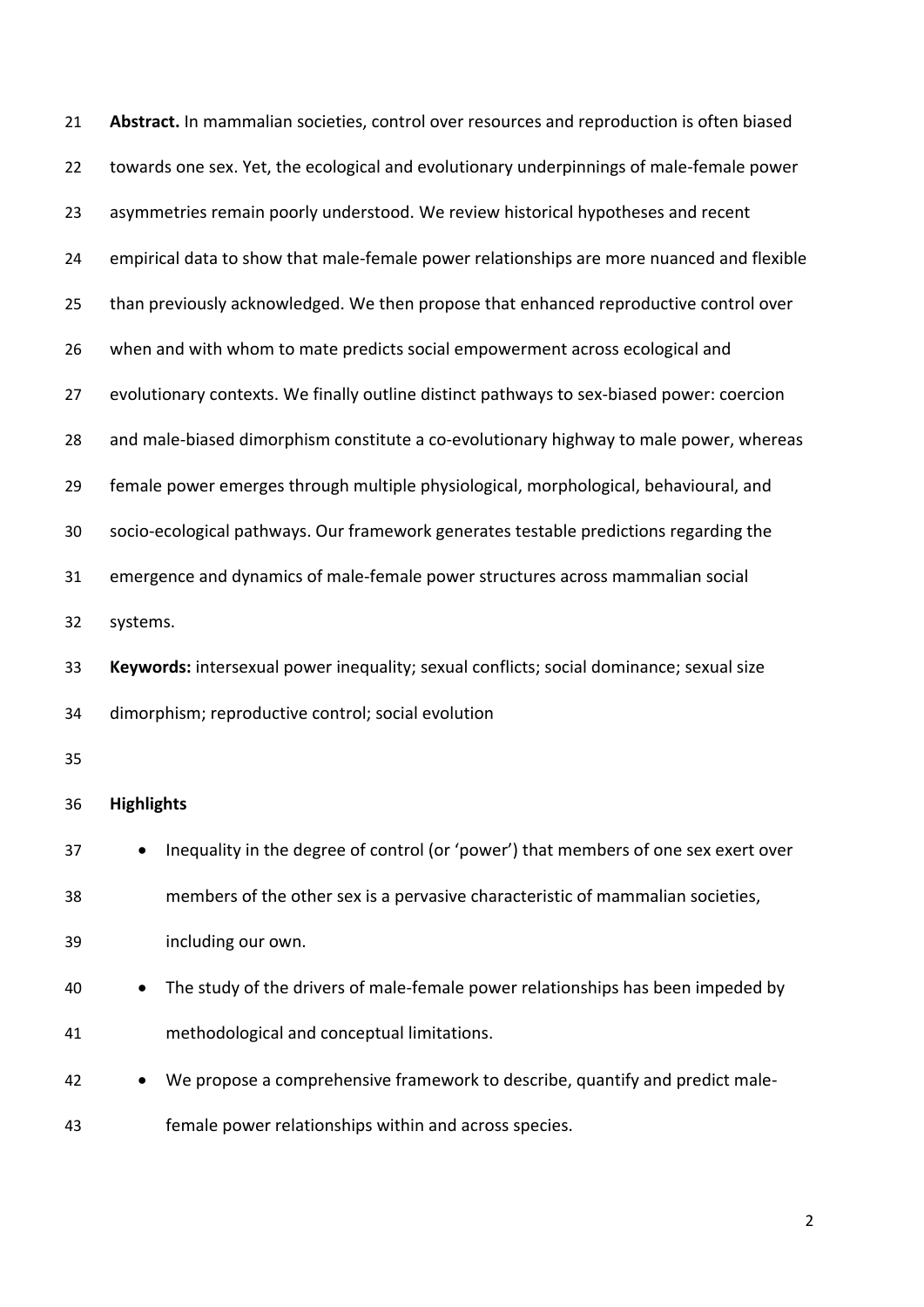| 44 | The framework builds on two core principles: (i) power arises from conflicts over                 |
|----|---------------------------------------------------------------------------------------------------|
| 45 | reproductive control and social control and (ii) enhanced reproductive control by one             |
| 46 | sex predicts its social empowerment.                                                              |
| 47 | The framework explains the ecological and evolutionary dynamics of male-female<br>$\bullet$       |
| 48 | power and why it ranges from strict female to strict male power in mammalian                      |
| 49 | societies.                                                                                        |
| 50 |                                                                                                   |
| 51 |                                                                                                   |
| 52 | 1. What is power?                                                                                 |
| 53 | Power, defined as the ability to elicit particular behaviours in others [1,2], is a pervasive yet |
| 54 | elusive characteristic of social relationships. Identifying the ultimate and proximate            |
| 55 | underpinnings of power can provide insights into the emergence, dynamics and                      |
| 56 | consequences of social and gender inequalities in human and animal societies; topics of           |
| 57 | increasing societal significance [3-6]. Power can be divided into two broad domains:              |
| 58 | 'resource-holding' and 'decisional' power [7]. Resource-holding power encapsulates the            |
| 59 | degree of control that one individual can exert over another when competing over resources        |
| 60 | and mating opportunities [1,2,8]. It emerges through three main non-mutually exclusive            |
| 61 | mechanisms: (i) coercion (see Glossary), where asymmetries in coercive potential may for          |
| 62 | example arise from differences in intrinsic and social attributes, experience, or motivation      |
| 63 | [5], (ii) deception, whereby individuals manipulate the information available to others [9],      |
| 64 | and (iii) trade, whereby some individuals may have a bargaining advantage or 'leverage'           |
| 65 | because they possess valuable resources and services that can be exchanged ('commodities')        |
| 66 | but cannot be taken by force [1,8,10]. Decisional power, also termed 'leadership', commonly       |
| 67 | refers to the ability of an individual to influence the behaviour of others in ways that          |
|    |                                                                                                   |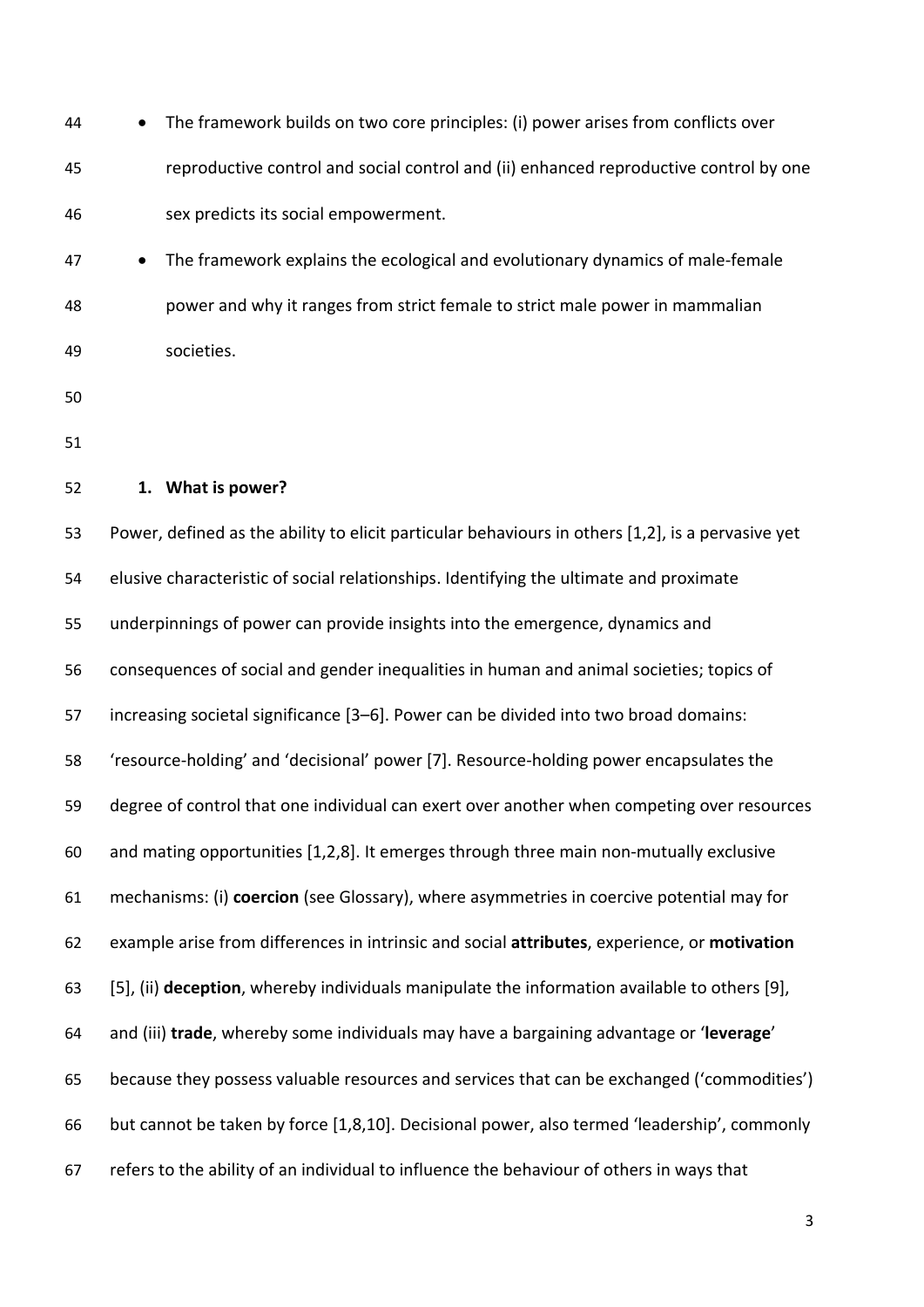generate collective activities in various contexts, such as movement, foraging, hunting, and intergroup conflict [3,4,7]. Asymmetries in resource-holding power between individuals are prevalent in nonhuman mammalian societies and presumably have a deeper and more direct impact on individual survival and reproduction than decisional power [6,11]. In this review, we focus on resource-holding power relationships between males and females (hereafter, "**intersexual power**") in social mammals. Intersexual power determines, and can thus be measured by, whether and how access to resources and reproduction is gained or retained by individuals of one sex [12–15]. Understanding the proximate and ultimate drivers of intersexual power is therefore key for deciphering the eco-evolutionary processes and feedbacks that shape the **social organisation** and **mating system** of mammalian societies.

# **2. Brief overview of traditional approaches to the study of intersexual power**

## *2.1 The historical hypotheses*

 Early empirical and theoretical studies of intersexual power have largely focused on the evolutionary drivers of female-biased power [15]. In the centre of attention were a handful of species where females were considered 'masculinised' because they possess behavioural, 85 physiological or morpho-anatomical traits that are more strongly expressed among males in most mammals, such as relatively large body size, high aggressiveness, high levels of 87 androgens, or erectile external genitalia - as in many lemurs [16-18], spotted hyenas (*Crocuta crocuta*) [19], rock hyraxes (*Procavia capensis*) [20], and meerkats (*Suricata suricatta*) [21]. A predominant set of hypotheses has therefore emphasised the role of these intrinsic attributes on female coercive potential [15,18,22]. They posited that females outcompete males when they match or surpass males in size, weaponry or fighting ability.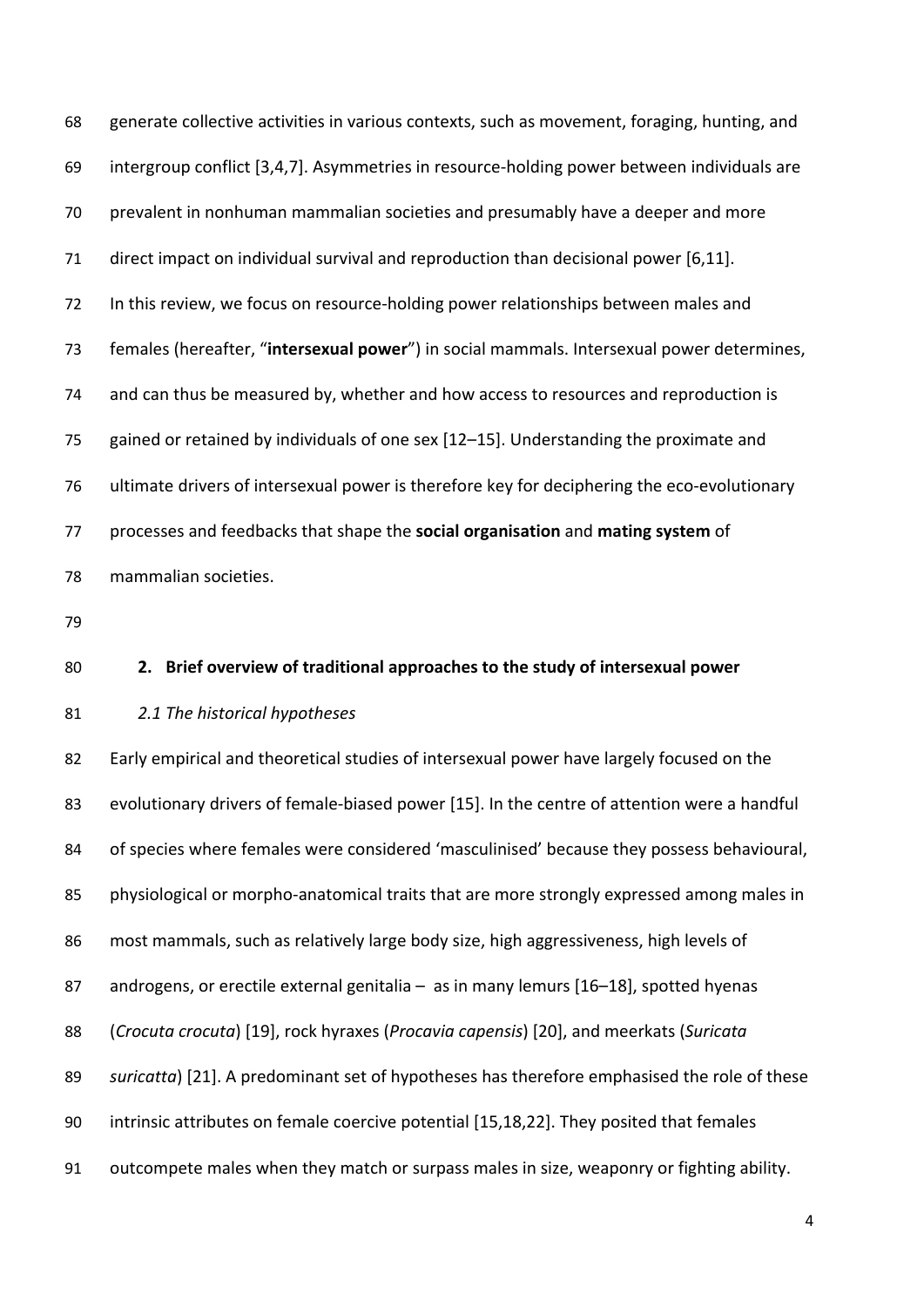Extensions of these hypotheses later integrated the role of behavioural and hormonal masculinisation in female empowerment [16,17,19,23]. A second set of hypotheses emphasised asymmetries in motivation that may arise from differences in life history between males and females. They posited that females are more prone to engage in and to win contests with males when they gain higher payoffs than males from accessing resource, e.g., in species where females may incur particularly high reproductive costs [24,25]. A third set of hypotheses highlighted asymmetries in trading ability between the sexes and the role of female leverage through mate choice, whereby females preferentially mate with submissive, deferent or non-coercive males [1,13,26].

# *2.2. The main conceptual and methodological limitations*

 These hypotheses and our current understanding of intersexual power have suffered from long-standing stereotypical views of sex roles – as emphasized in pioneering work by women primatologists and anthropologists [e.g., 27,28] – and several other methodological and conceptual limitations [15]. First, previous studies often equated power with coercive social control (also termed 'social dominance') [8,15] that is, control that is acquired and maintained forcefully over resources that are primarily related to an individual's self- maintenance and survival, such as food, shelter, shade or territory; these approaches thereby do not account for (i) alternative, non-coercive mechanisms [8,15] and (ii) the more cryptic, yet key contribution of **reproductive control** [2], and may not fully capture the subtlety and diversity of power relationships between males and females. Second, asymmetries in intersexual power and their causes have rarely been formally tested or quantified by systematically measuring the outcomes of intersexual conflicts. Instead, dominance relationships were, and still are, often studied separately for males and females

or only for members of one sex. Species were often categorised as male- or female-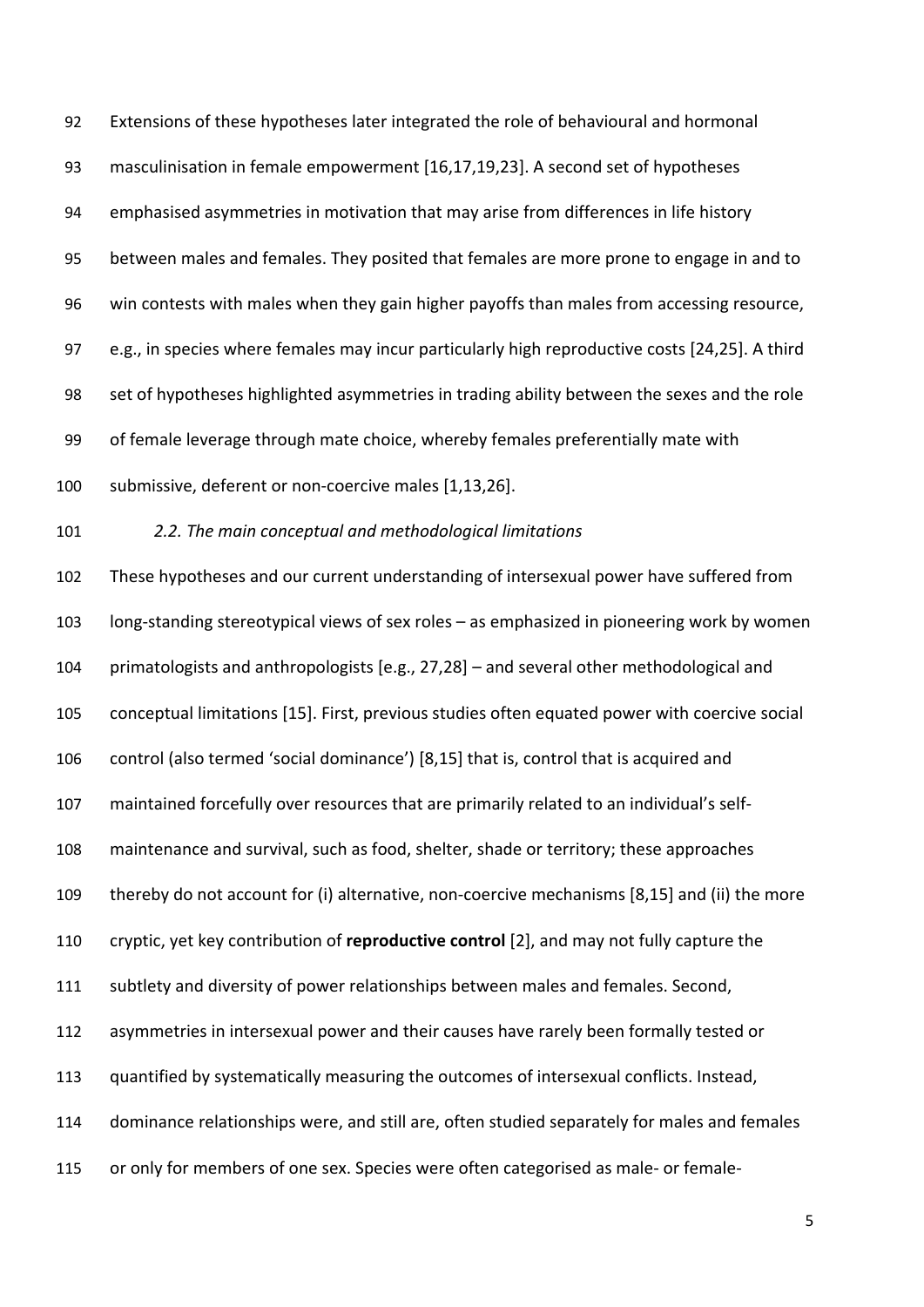dominated based on which sex the sexual dimorphism in size and weaponry was biased towards, or on which sex occupied the top positions in a group's **social hierarchy** [12,14]. Third, male-biased power has often been implicitly considered as the default state, whereas female-biased power has traditionally been viewed as anecdotal and emerging from lineage- specific oddities [19,23], such as the 'lemur syndrome' or the peculiar anatomy of female genitalia in spotted hyenas, moving the topic outside mainstream socio-ecology. These oversimplifications, and the lack of a standardised methodology to quantify intersexual power, have prevented the conceptual integration of intersexual power into the broader evolutionary theories of sexual conflicts and mating systems as well as comparative analyses that could reveal general mechanisms driving biases in intersexual power.

# **3. Revisiting the landscape of intersexual power**

### *3.1. The fifty shades of intersexual power within and across species*

 Recent empirical studies that quantified intersexual power in different socio-ecological contexts and in diverse mammalian taxa revealed that intersexual power relationships are much more nuanced and dynamic than previously thought, questioning the long-standing dichotomist views. First, intersexual power is not limited to strict male social dominance (as in Hamadryas baboons *Papio hamadryas* [29]) or strict female social dominance (as in ringed-tailed lemurs, *Lemur catta* [18]) but varies across species along a continuum, including more balanced male-female power – also termed 'co-dominance' or 'egalitarianism' – as in meerkats (*Suricata suricatta*) and vervet monkeys (*Chlorocebus pygerythrus*) [30,31]. Second, intersexual asymmetries in social dominance can exhibit flexibility within a species, as in rock hyraxes [20], European badgers (*Meles meles*) [32], and spotted hyenas [14]. These findings indicate that intersexual power relationships are not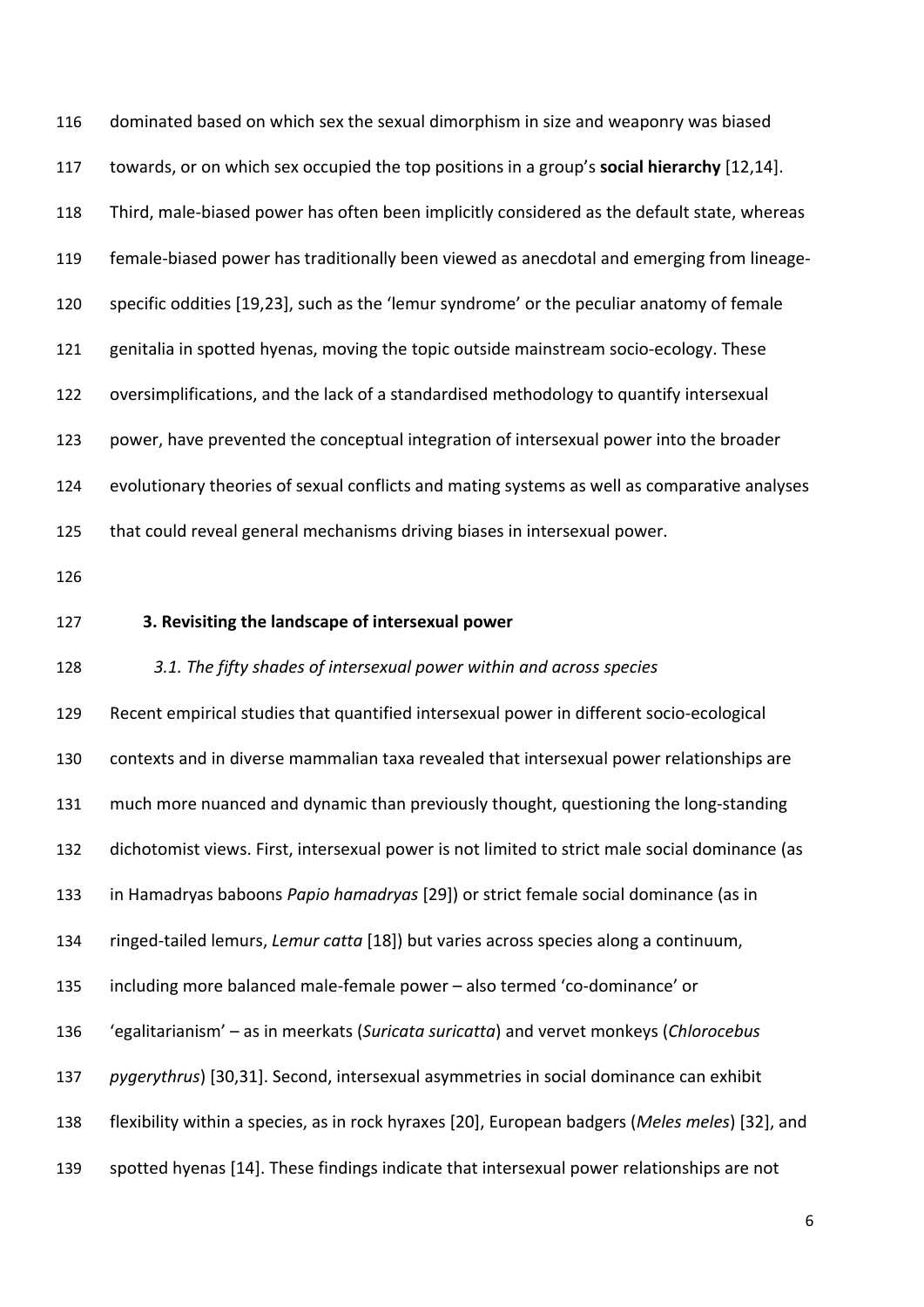necessarily a fixed attribute of a species and are not invariably driven by any particular sex- specific trait. They also call for the broadening of the traditional framework and the study of intersexual power as a dynamic, emergent property of the socio-ecological environment experienced by individuals, groups, populations and species.

 *3.2. The duality of intersexual power: Reproductive and social control* Here, we outline a unified and comprehensive framework for the study of intersexual power 146 that integrates historical hypotheses and recent empirical and conceptual insights into the broader theories of sexual conflicts and mating system evolution. We synthesise and combine general principles of power with peculiarities of social and mating systems to describe, quantify and predict variations in intersexual power within and across mammalian societies. First, we contend that intersexual power arises from the combined effect of intersexual asymmetries in the degree of (i) control over reproduction and (ii) social control over non-reproductive resources, focusing on five dimensions of power: emergence, generality, durability, payoffs and distribution (Box 1). Second, we propose that the extent of asymmetries in reproductive control between the sexes can be predicted by key features of a species' mating system (Box 2). Third, we argue that intersexual biases in reproductive control play a pivotal role in (i) predicting the empowerment of each sex in the social context and (ii) causing ecological fluctuations and evolutionary shifts in intersexual power.

- 
- 

## **4. The pathways to male and female reproductive control**

 Reproductive control has been described as the ability to act in a situation in which conflict over reproduction exists [2,8]. In contexts of sexual conflict, fertilisable eggs can be viewed as a high-value commodity that is owned by females and desired by males [1,8,10]. To acquire this commodity, males try to strategically manipulate the reproductive opportunities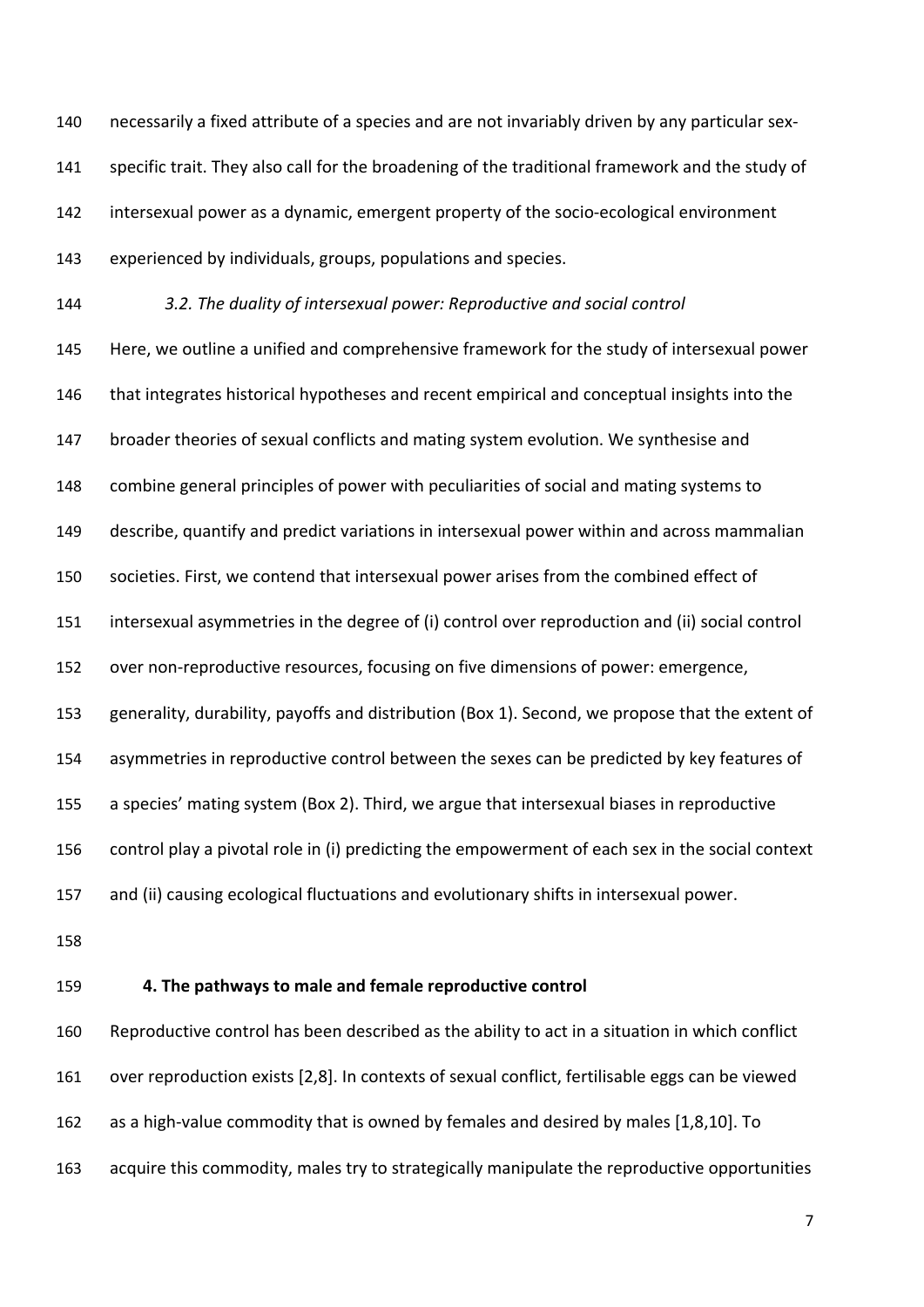and decisions of females, which, in turn, use strategies to resist, evade or discourage male manipulative attempts. This 'male control-female resistance' paradigm is at the heart of sexual conflicts over copulation and fertilisation [33,34], which formalises the dynamic power struggles between the sexes over reproductive control.

*4.1. Male control pathway*

 In many mammalian species, sexual dimorphism in size and weaponry is biased towards males, as a result of feedback loops between male-male competition and the mating system (see section 5.1). Striking examples include Hamadryas baboons and elephant seals (*Mirounga angustirostris*) where males can be twice as large and weigh four times more than females, respectively [35,36]. Males often exploit their physical superiority by adopting coercive strategies such as forced copulation, sexual harassment, intimidation or infanticide, which directly increase their mating probability [9,37,38] (Box 2 and Figure 1A). Males may also form alliances, as in bottlenose dolphins (*Tursiops aduncus*), to overcome the difficulty of monopolising females in three-dimensional aquatic environments [39]. Other coercive strategies indirectly increase male mating probability and paternity certainty by preventing females from mating with rivals. For example, pre-copulatory mate-guarding allows males to monopolise access to a sexually receptive female by concurrently restraining female mate choice and aggressively deterring competitors [40,41]. In species with relatively low sexual dimorphism, such as in many rodents, males may deposit copulatory plugs in the reproductive tract of their mating partners as a non-aggressive form of mate-guarding [42]. They may also apply deceptive tactics, as in in territorial ungulates, where males may falsely signal the presence of a predator to discourage females from leaving their territory [9].

*4.2. Female resistance pathways*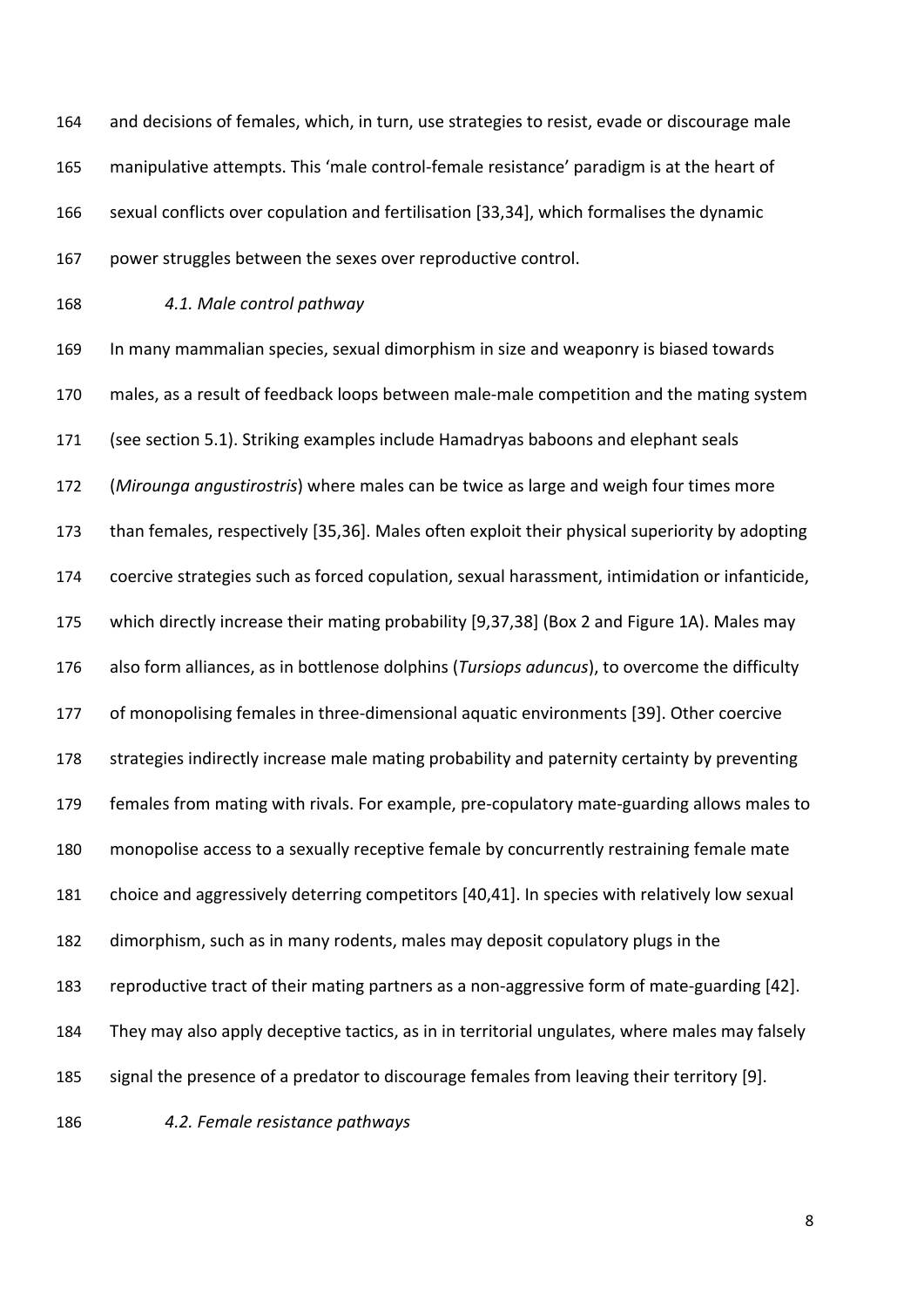In contrast to males, pathways to female reproductive empowerment are manifold. Females, too, may employ coercion to retaliate against coercive males, either alone or as part of a coalition of females [37] but they may exhibit a wide variety of other behavioural, physiological, morpho-anatomical and life-history traits to resist male sexual coercion (Figure 1A). For example, in some species, females promote male-male competition by advertising their reproductive receptivity, which increases male costs of monopolisation [43]. They may also synchronise sexually receptive periods, which will reduce male incentive to monopolise a given fertile female, because many others are available [34]. Females may alternatively deceive males by displaying unreliable genital swellings or mating outside oestrus [44–46]; such a strategy discourages male attempts to monopolise sexually receptive females and probably played a pivotal role in the evolution of female-biased power in bonobos (*Pan paniscus*) (Box 3). Females may conversely shorten their receptivity period to a few hours per year, as in many lemurs [47,48], a strategy that makes more affordable the considerable energetic costs of resisting male monopolisation attempts [49]. They may also mate sneakily [50] or in locations promoting their reproductive control, as in fossas (*Cyptoprocta ferox*), a non-arboreal carnivore, where females mate in treetops to prevent unwanted mates to climb [51]. To further resist unwanted mating attempts, females may hide their genitals or escape males [9,52], or associate with male allies for protection [53]. In some species, as in many ungulates and bottlenose dolphins, extreme female avoidance of male coercion leads to sexual segregation whereby members of each sex live in distinct (sub)groups for most of the year [54]. Anatomical alteration of the female reproductive tracts may further allow females to gain pre- or post-copulatory reproductive control by either requiring their cooperation for a mating to occur, as in the spotted hyena (Box 1), or by storing sperm from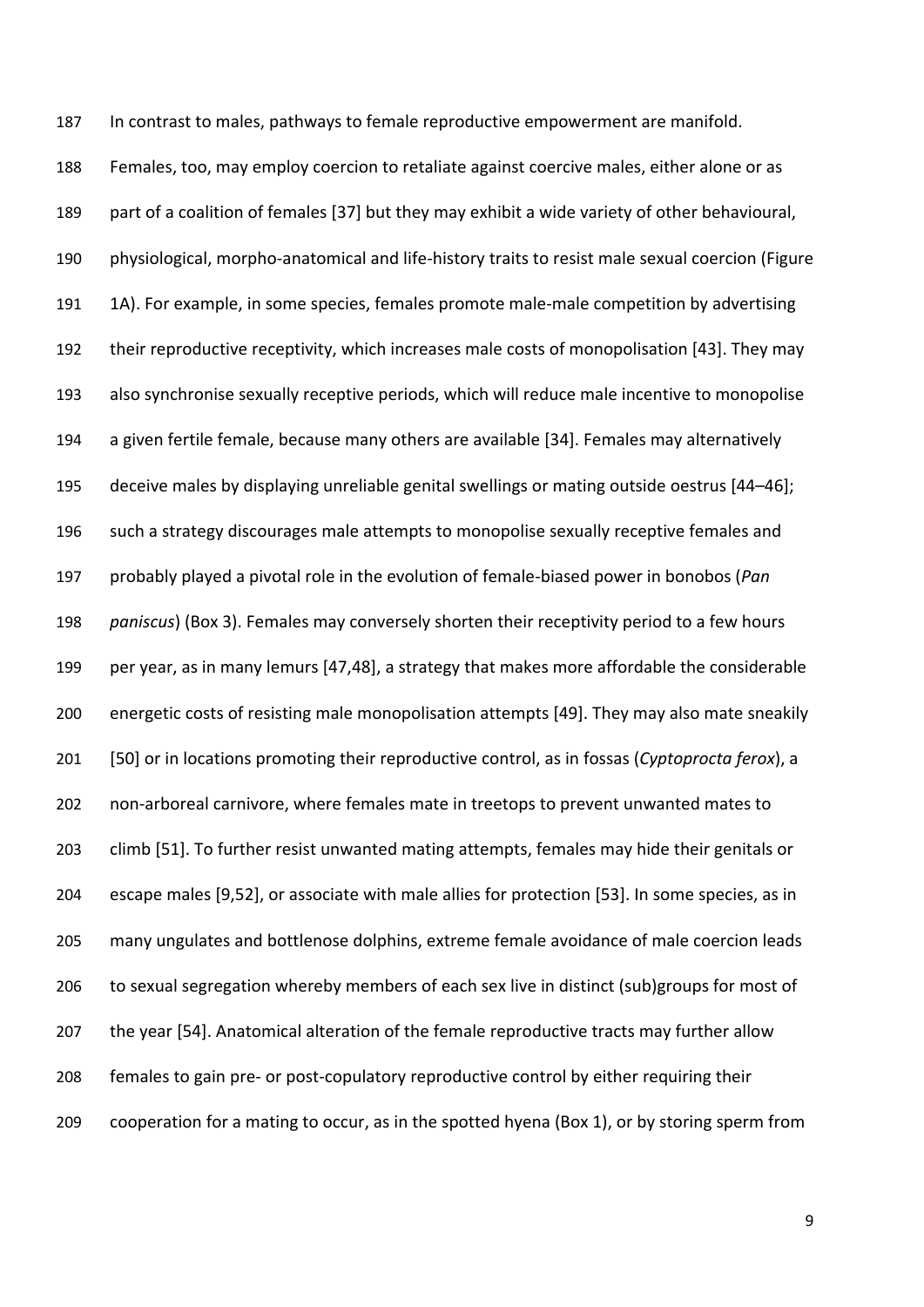multiple mates and expressing post-copulatory 'cryptic' mate choice, as in many bat species [55].

**5. How reproductive control promotes social control**

 Here we propose that the degree of male and female reproductive control determines whether and how members of each sex can empower themselves socially, with respect to access to non-reproductive resources. We further illustrate how the mechanism by which power emerges may influence its durability.

*5.1. Coercion: an evolutionary highway to male power*

 Male coercive reproductive control is facilitated by large male-biased sexual dimorphism in size and weaponry, which is typical of **contest-based** mating systems, and includes all **polygynous** and some **polygynandrous** societies [36,43,56] (Figure 1). In these systems, males often extend their use of coercion to dominate females when competing over non- reproductive resources. Large males may further reinforce intersexual asymmetries in coercive potential and limit female empowerment by controlling their social environment and preventing them from recruiting social allies (Box 2). The tight association between the pervasive use of coercion by males and male-biased sexual dimorphism likely emerges from a co-evolutionary feedback with the mating system (Figure 2). Whenever males gain reproductive payoffs from aggressively monopolising females against competitors, this will (i) promote contest-based competition between males, (ii) subsequently drive the evolution of male-biased sexual dimorphism [36,57], which will (iii) reinforce male coercive potential [35,43]. This will in turn (iv) allow males to gain higher social control and dominance [22,35] and (v) further reinforce their reproductive control over females *via* sexual coercion [35,37,38,43]. Such a potent self-reinforcing pathway may catalyse the emergence and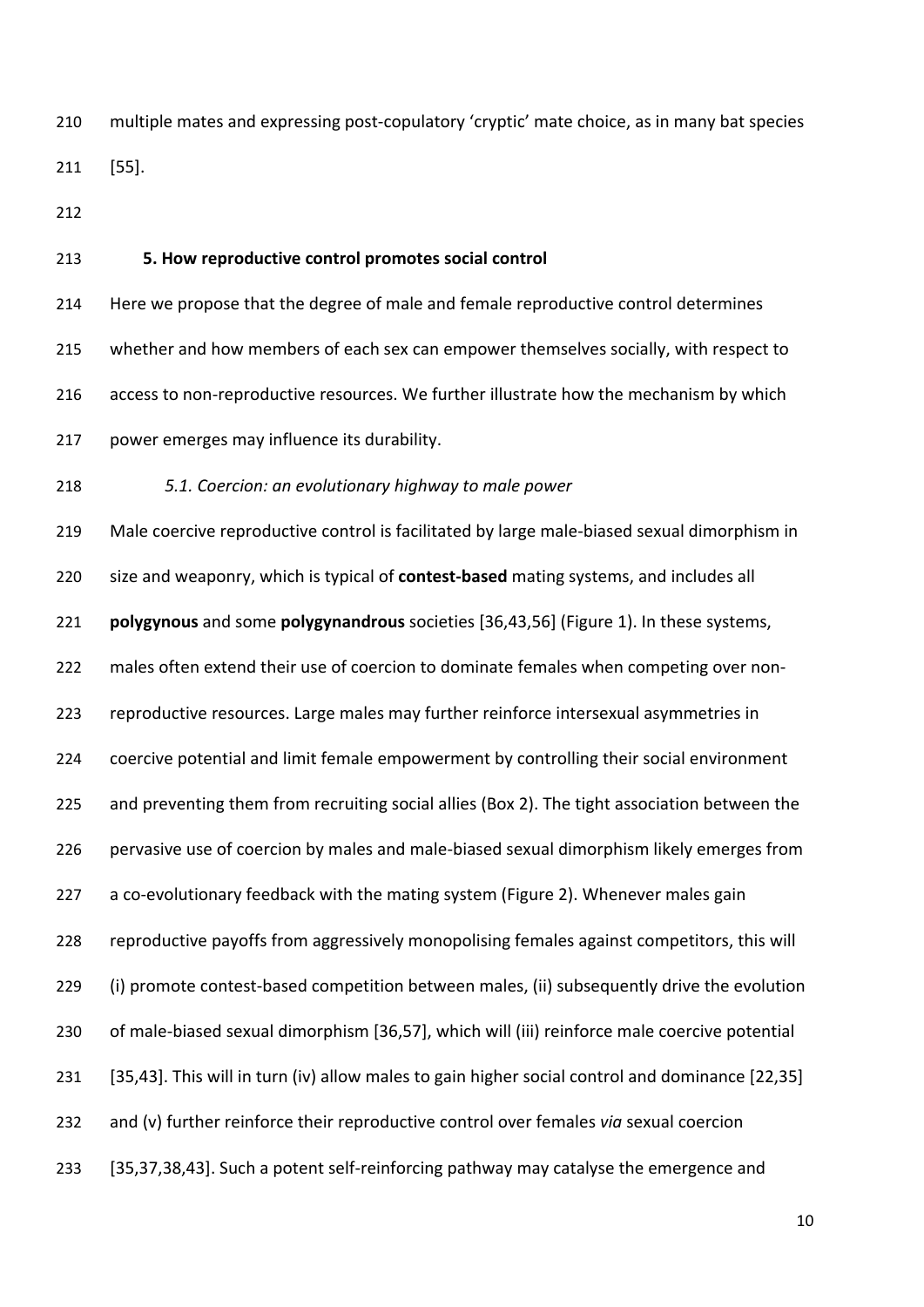maintenance of male-biased power over evolutionary times, and likely explains why males exert both high reproductive and social control over females in contest-based mating systems (Figure 1), as well as why contest-based systems are widespread among mammals. A similar coercive co-evolutionary pathway is unlikely to drive female social empowerment because mammalian species in which females concurrently exhibit contest- based intrasexual competition to monopolize access to multiple males and larger body sizes are currently unreported [58,59]. In some species, reproductive competition may be most intense among females; yet, contrary to what would be expected for this co-evolutionary pathway, these species either exhibit sexual monomorphism, as in the polyandrous moustached tamarins (*Saguinus mystax*) [56] and cooperatively-breeding meerkats [30] (Figure 1A), or male-biased size dimorphism as in Damaraland mole-rats (*Fukomis damarensis*) [59]. This apparent paradox probably reflects inherent differences in the life- history and modality of intrasexual competition in females and males [59,60]. Female mammals usually are philopatric and thus predominantly compete with close female kin; 248 they may favour non-coercive forms of competition over direct physical contests with their kin, which fails to select for increased body size and weaponry [59]. This insight emphasises key differences in the pathways to female and male power (Figure 2), in particular that a large body size and overt coercion are not pre-requisites for female empowerment. *5.2. Female social empowerment from leverage based on sex* When females retain some reproductive control, usually in species with moderate sexual size dimorphism as in **monogamous, polyandrous** and **scramble-based polygynandrous** species (Figure 1), they can trade copulations for resources or services that males can provide, such as protection for themselves or their offspring against conspecifics or predators. Yet, such leverage is usually restricted to periods of female sexual receptivity and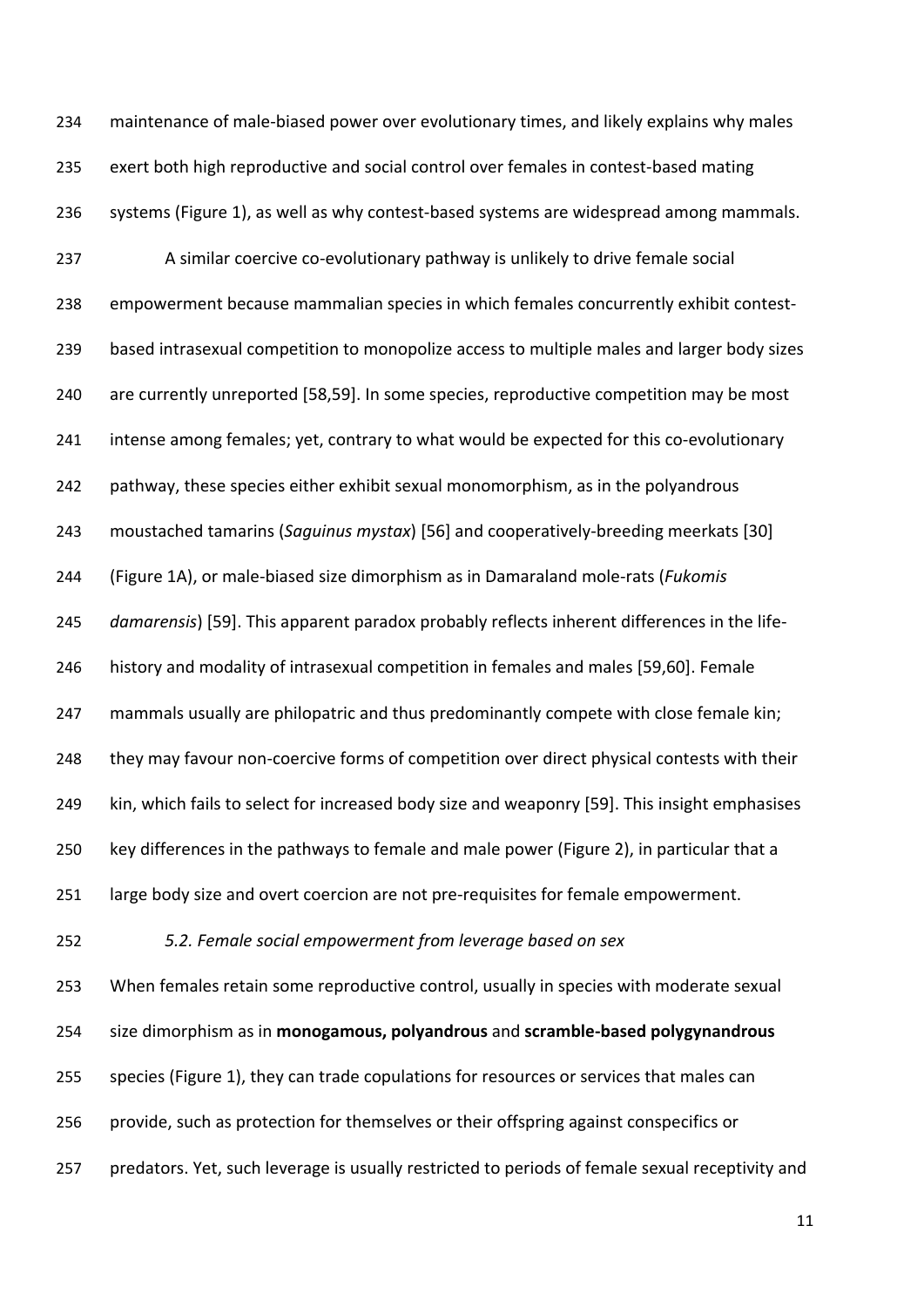thereby only confer short-term social empowerment to females – as in some mouse lemurs (*Microcebus spp*.) where female social control over males is more pronounced during the breeding season [61,62]. Leverage-based power may therefore explain female social empowerment over males in species where males are non-permanent residents and join groups only during the mating season, as in rock hyraxes [20]. In species living in permanent groups where males and females maintain long-term, differentiated social relationships, females can extend leverage beyond receptivity periods, if they have enough reproductive control. This strategy may durably promote cooperative behaviour or inhibit aggression from males through mating markets, as in long-tailed macaques (*Macaca fascicularis)* [63] and Guinea baboons (*Papio papio*) [64]. Leverage can then represent a potent source of social control that may, despite male-biased dimorphism, allow females to manipulate the social rank of subordinate males, as in vervet monkeys [65], or to influence male social and competitive relationships, as in bonobos (Box 3). Similar to males, but through a different mechanism, increased social control by females may subsequently reinforce female reproductive control by facilitating their resistance to unwanted solicitations in a positive feedback loop (Figure 2).

# *5.3. Female social empowerment from mate choice*

 When female reproductive control enables them to exercise pre-copulatory mate choice, 276 they may select male traits  $-$  e.g., social deference, cooperative personalities or a smaller body size – that may, over evolutionary time, increase female social control in a process described by the 'docile male' hypothesis [34]. In bonobos, the related 'self-domestication hypothesis' posits that selection for non-aggressive males, which may partly result from female choice, has contributed to the contrasts in morphology, physiology, behaviour and psychology between male bonobos and chimpanzees (*Pan troglodytes*) [26]. Empirical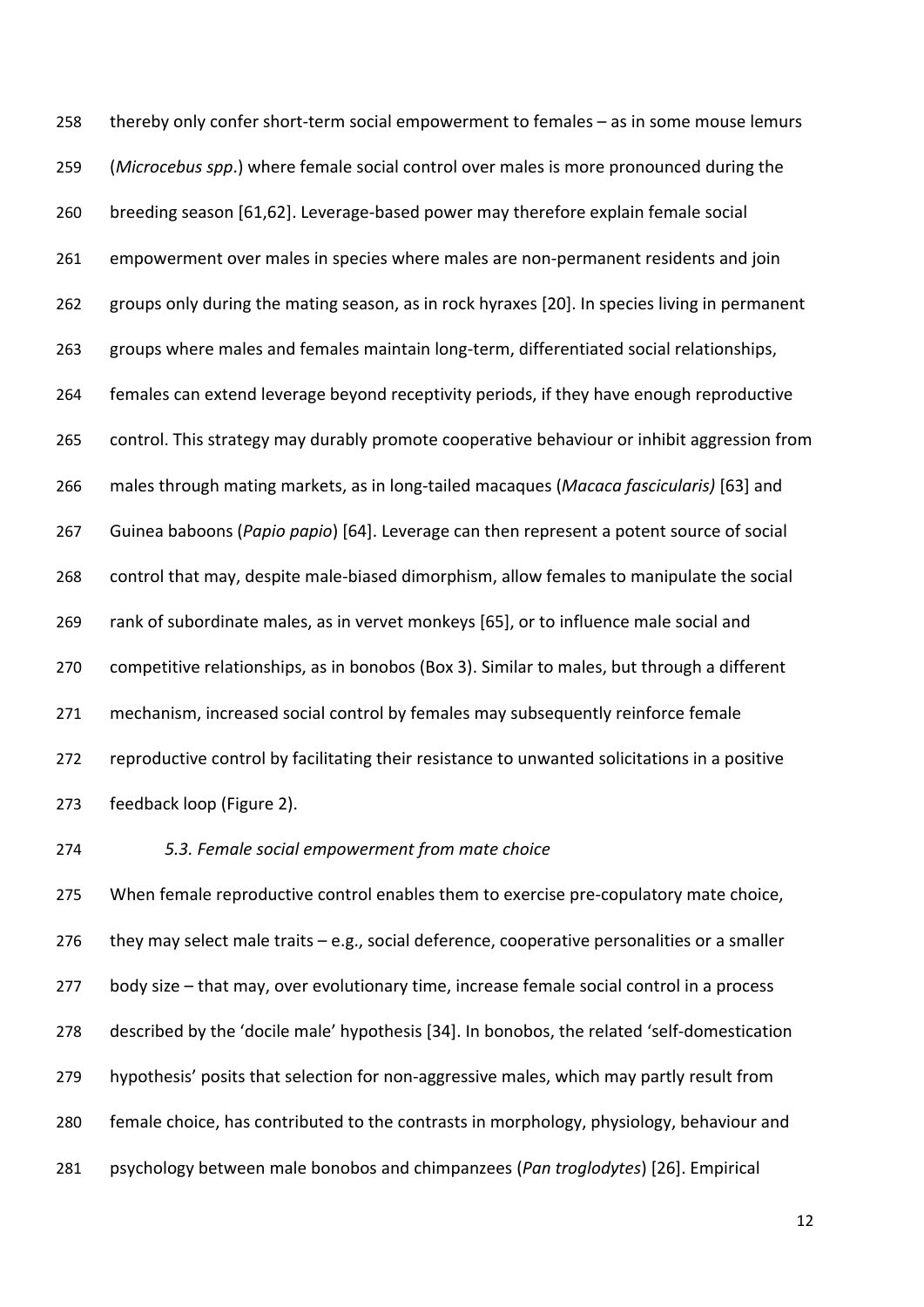evidence of female mate choice for such male traits is largely absent in mammals, however [15]. Female preferences for males with whom they are socially-bonded have been reported [66,67], but may reflect leverage rather than choice for male traits that are relevant to intersexual power. Alternatively, female mate choice can promote intersexual power asymmetries indirectly. For example, in spotted hyenas, female reproductive control and mate preferences drive male dispersal [68], which decreases the number of social allies that males can recruit and thus reduces male social control [14].

- 
- 

# **6. Ecological and evolutionary dynamics in intersexual power**

 Power relationships between the sexes are closely intertwined with the social organisation and mating system of a species. Positive feedback loops between reproductive and social control suggest that dynamic changes in reproductive control and in the relative payoffs of male and female reproductive strategies are particularly likely to trigger shifts in intersexual power, across both ecological and evolutionary contexts.

# *6.1 Socio-ecological fluctuations in intersexual power*

 Wherever power asymmetries between the sexes are moderate, fluctuations in the 298 ecological or social environment  $-e.g.,$  population density, food abundance, habitat structure, adult sex ratio or kin composition – may cause a change in the social and mating systems, which in turn may affect power relationships between males and females. For example, red foxes (*Vulpes vulpes*) changed their mating system from the typical contest- based polygyny to monogamy [69] following an abrupt decrease in the abundance and quality of prey species caused by an El Niño event, illustrating a shift from male-biased power to a more egalitarian system (Figure 1B). Ecological changes may also alter the relative payoffs of intersexual contests over non-reproductive resources, such as the relative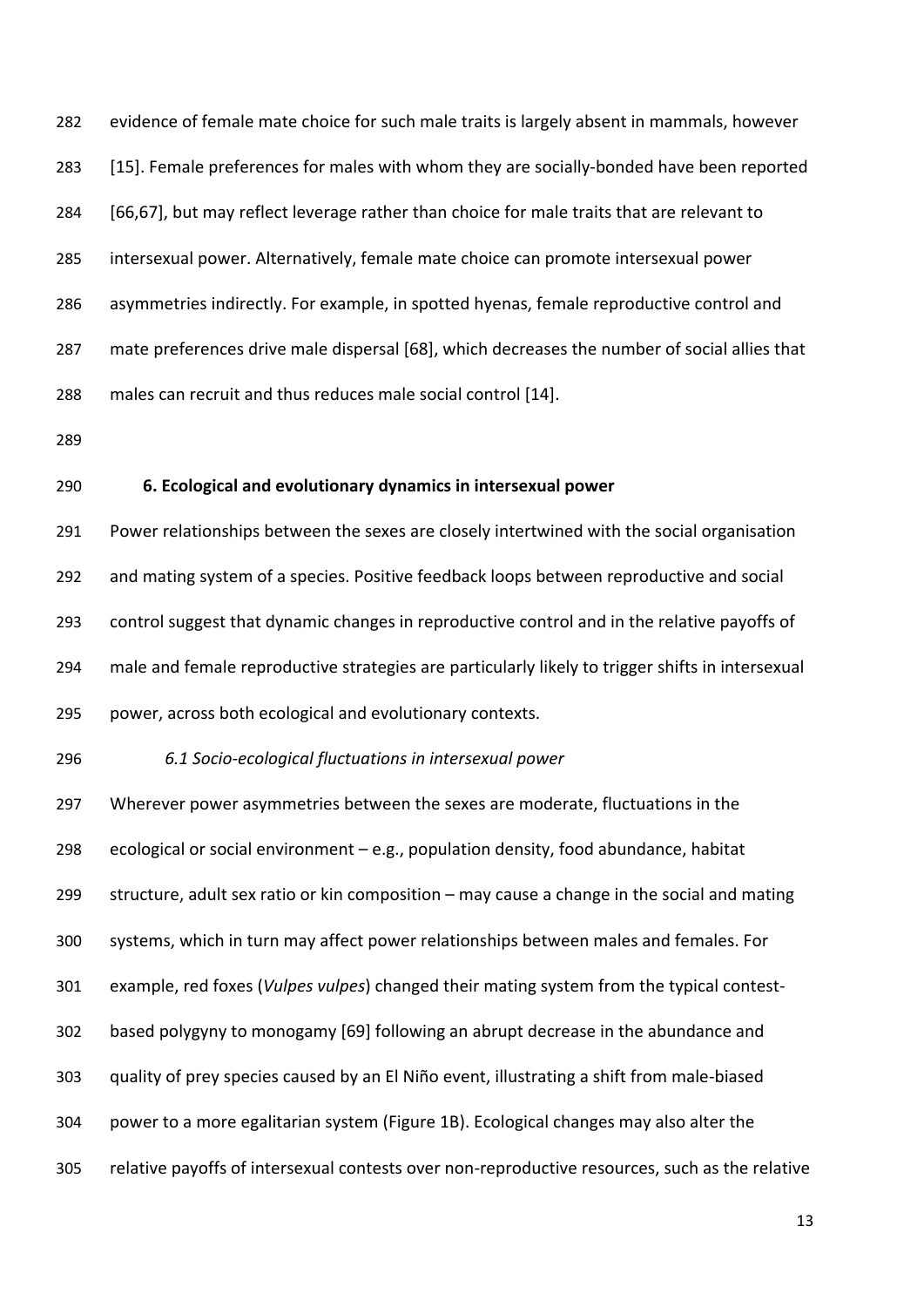value of one monopolisable food item for male and female reproductive success, therefore affecting the motivation of opponents and the likely outcome of their contest [24]. Fluctuations in the local mating market, for instance due to variation in the adult or operational sex ratio, may affect the extent of leverage possessed by females; e.g., the fewer females are available to mate, the more leverage they have over males [10,70]. This may explain why female power increases with the number of males in the groups of several primate species [12,31]. Conversely, where females have little reproductive control and low leverage as in chimpanzees, sexual coercion by males may instead increase with the number of males in the community, as these dynamics reflect greater male-male competition, and associated male incentive to use coercive strategies [71,72].

## *6.2 Evolutionary shifts in intersexual power*

 Male-biased or female-biased power may be evolutionarily stable when reinforced by the positive feedback between reproductive control and social control (Figure 2). This framework predicts a relatively low stability, and thus the relative scarcity, of egalitarian societies where reproductive and/or social control is equally distributed between the sexes. It also predicts the potential for rapid directional evolution towards one or the other end of the intersexual power spectrum, following subtle changes in one keystone component of the system [73,74], which will affect the self-reinforcing evolutionary loop. Factors that reduce the extent of male reproductive control – and reciprocally increase that of females – may thus generate evolutionary shifts in intersexual power within or across species. For example, in the common brushtail possum (*Trichosurus vulpecula*), male sexual dimorphism and degree of polygyny vary in response to different degrees of breeding synchrony in females (influenced by food distribution and seasonality) [75]. Similarly, the emergence of reproductive synchrony in female Kinda baboons (*Papio kindae)* (Box 2) and of deceptive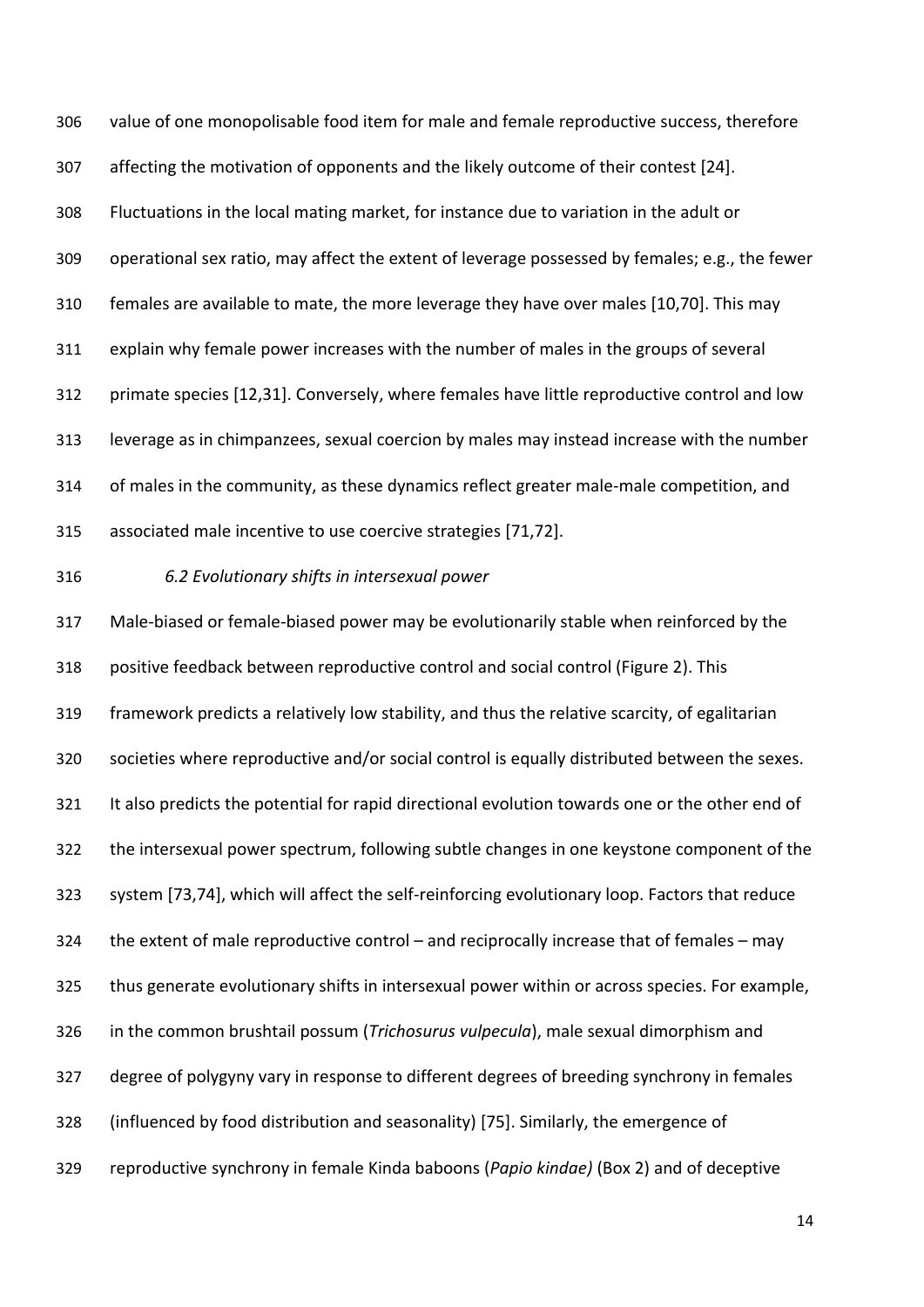genital swellings in female bonobos (Box 3) have likely contributed to the abrupt shift from male-biased to female-biased power observed in the genera *Papio* and *Pan*, alongside a shift from contest-based to more scramble-based mating systems (Figure 1). Importantly, shifts in intersexual power will probably not occur in isolation but rather follow major transitions in the social organisation and mating system. While sex biases in reproductive control and intersexual power can fluctuate across ecological contexts, broader and more impactful shifts may be expected at an evolutionary scale.

### **7. Concluding remarks**

 We break here with the traditional, dichotomist and static view of intersexual power and offer a broader unifying framework that holds a central role for intersexual conflicts over reproductive control. By integrating key concepts of theories of sexual conflict, sexual selection and social evolution, this new framework generates testable predictions regarding the ecological and evolutionary landscape of intersexual power within and across mammalian societies. The scientific investigation of intersexual power is a burgeoning and interdisciplinary research topic where much conceptual and empirical work remains to be done. We hope that this framework will be expanded and stimulate further studies (see Outstanding Questions), notably to develop standardised and widely applicable methods and transdisciplinary tools to quantify intersexual power in reproductive and social contexts and to facilitate the study and comparison of intersexual power relationships across mammalian societies, including humans.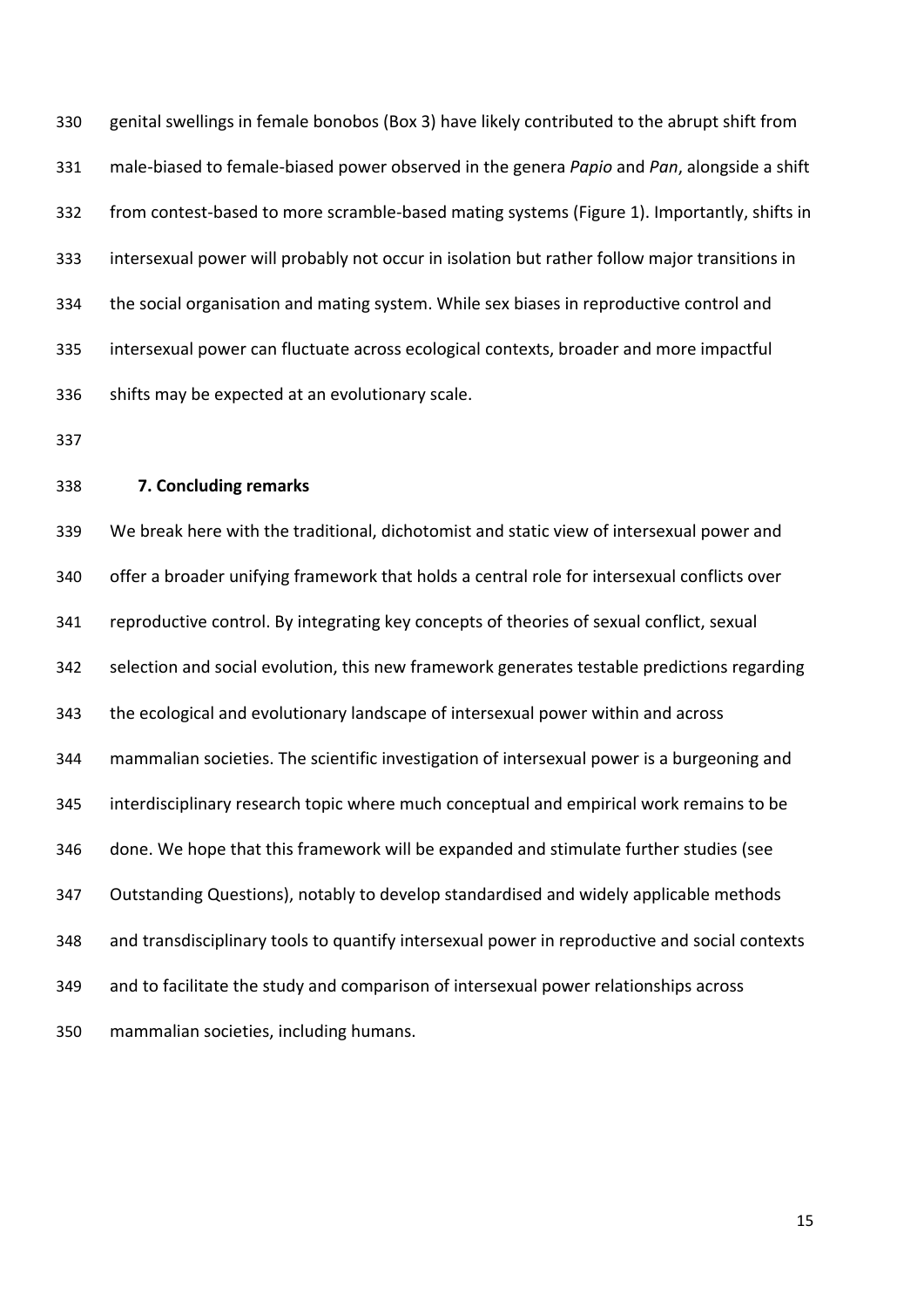| 351 | Glossary                                                                                          |
|-----|---------------------------------------------------------------------------------------------------|
| 352 | Attribute: a trait possessed by an individual at a given time. Intrinsic attributes arise from an |
| 353 | individual's physical, physiological or cognitive characteristics; social attributes arise from   |
| 354 | a relationship to other individuals (e.g., social rank, kinship, number of allies).               |
| 355 | Coercion: a strategy to influence the behaviour of others using some form of physical or          |
| 356 | psychological pressure, which often involves (the threat of) violence and may incur               |
| 357 | immediate, direct costs or delayed, indirect costs to the target.                                 |
| 358 | Contest-based: a mating system where males aggressively defend reproductive access to             |
| 359 | multiple females.                                                                                 |
| 360 | Deception: a strategy to influence the behaviour of others that consists of withholding           |
| 361 | information or sharing inaccurate information to increase uncertainty and promote                 |
| 362 | desired behaviour in other individuals.                                                           |
| 363 | Intersexual power: the degree of control over resources and reproduction that members of          |
| 364 | one sex exert over members of the other sex.                                                      |
| 365 | Leverage: a bargaining asymmetry in the control over the modality of an exchange that             |
| 366 | arises between trading individuals when one possesses a desirable commodity that                  |
| 367 | cannot be taken by force by others (e.g., skills, information, and under certain conditions,      |
| 368 | fertilisable eggs).                                                                               |
| 369 | Mating system: the component of a social system that defines the modality of reproduction         |
| 370 | within a social unit; e.g., the average number of mates of males and females, the                 |
| 371 | strategies applied to access mates, the timing and frequency of matings.                          |
| 372 | Monogamy: a mating system where a single adult female and a single adult male mate                |
| 373 | mostly with each other during one or several mating season(s).                                    |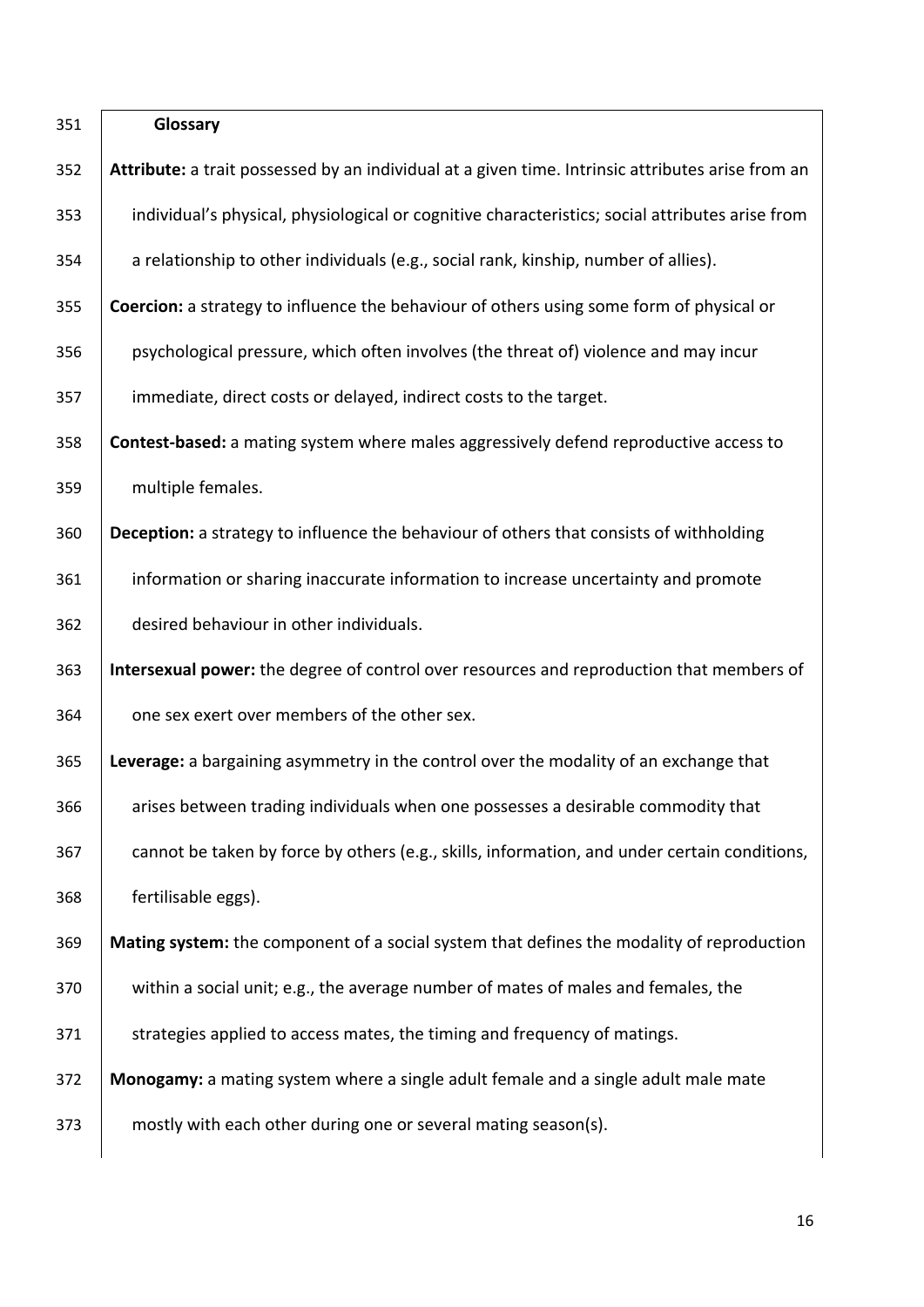**Motivation:** an incentive to engage in potentially costly behaviours or suboptimal trade to 375 gain or retain access to a resource that is shaped by the (relative) value attributed to the **resource and its potential fitness payoff, as determined by the state or life history of the**  individual. **Polyandry:** a mating system where individual females commonly mate with multiple males 379 during a single mating season, whereas males do not mate with more than one female. **Polygynandry:** a mating system where males and females both are promiscuous and mate with multiple partners during a mating season. **Polygyny:** a mating system where a male can mate with multiple females but each female 383 | usually only mates with one male. **Reproductive control:** the extent to which an individual can influence the modality of its 385 own reproduction and/or that of others (competitors and potential mates) in terms of the

**occurrence, timing and frequency of matings and the number and identity of mates. Scramble-based:** a mating system where females cannot be monopolised by males and

male-male competition is mostly non-coercive and post-copulatory.

 **Social hierarchy:** the ordinal ranking of individuals belonging to the same social group according to their relative power, typically resource-holding power as derived from the

391 | outcome of coercive interactions between pairs of individuals.

 **Social organisation:** a component of a species social system relating to the demographic composition of a social unit.

 **Trade:** an exchange of commodities between individuals. The modality and expected fitness 395 payoff of the exchange are shaped by the local socio-ecological environment.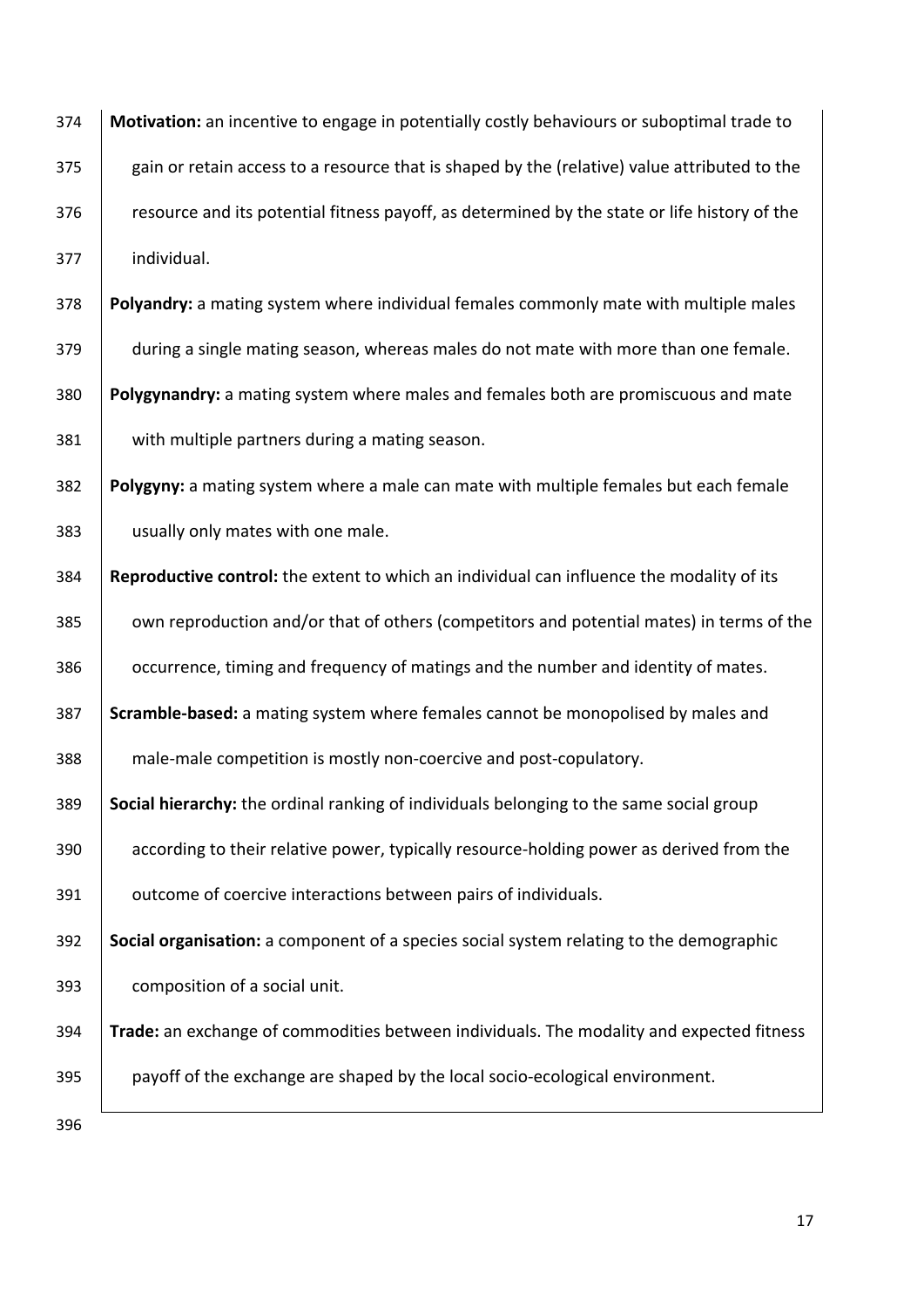

 **Figure 1. Relationship between mating system, reproductive control and intersexual power. (A)** A selection of male and female traits proposed as criteria to quantify male- female biases in reproductive and social control in social mammals as illustrated by nine exemplary species. Colour tones indicate whether the trait promotes or reflects male control (blue), female control (red) or neither (yellow); "?" indicates either missing or non- consensual data in the current literature. Colour darkness reflects the strength of trait expression and, for overall scores of reproductive control and social control, the corresponding degree of intersexual bias. Scores of social control were derived from published indices of social dominance as quantified by the proportions of dyadic agonistic interactions won by males vs. females. **(B)** Putative position of the nine exemplary species (black icons) and their mating systems in relation to intersexual power measured along two axes – reproductive control and social control – as assessed by overall scores in panel A. Coloured areas delineate the proposed range of association between reproductive and social control for four mating systems; polygynandry is represented with a colour gradient to reflect its heterogeneous nature, encompassing species with variable degree of contest- based and scramble-based competition. Intersexual power follows a diagonal from species where power is strongly male-biased in both contexts (see Hamadryas baboons) to strongly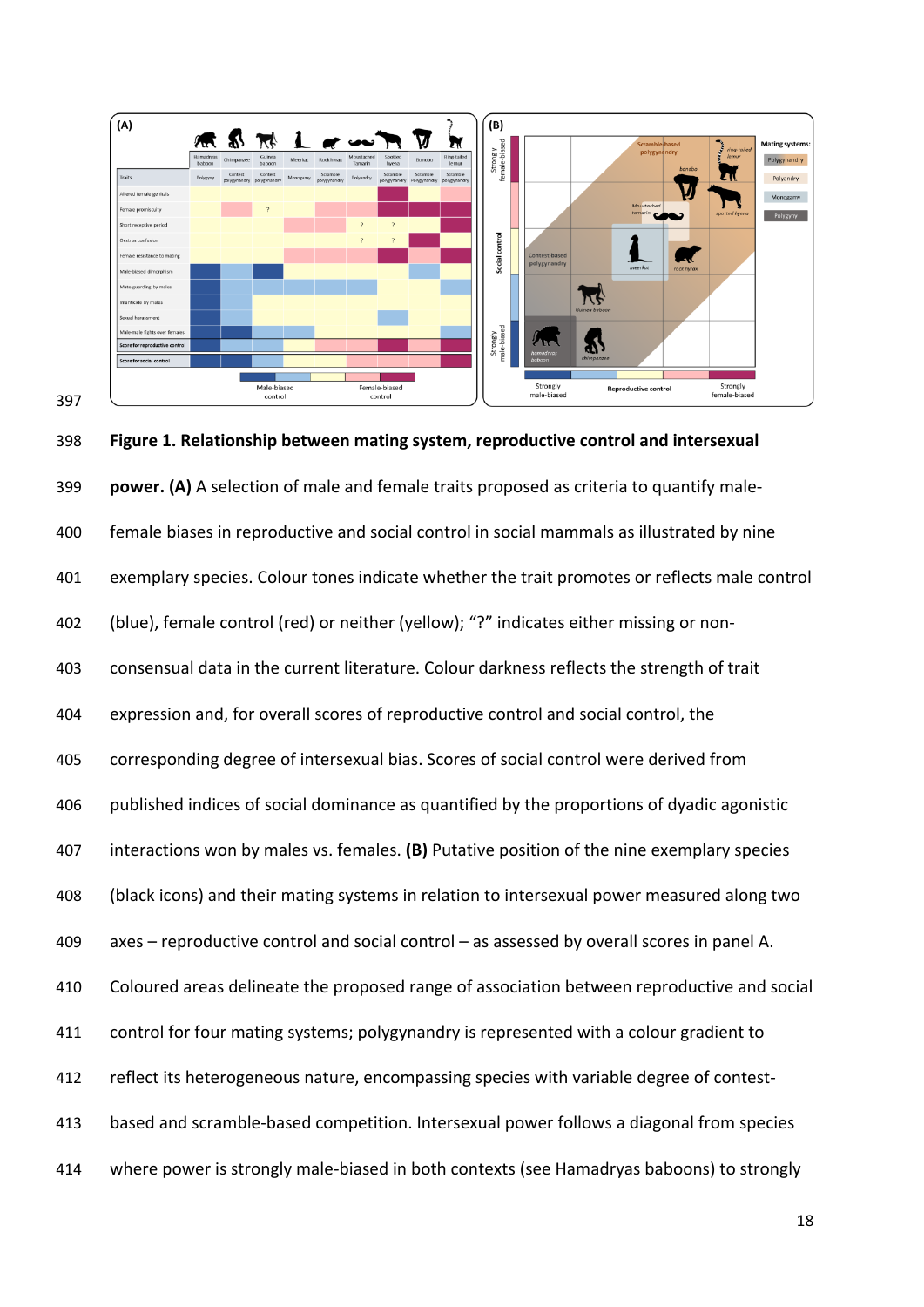- female-biased in both contexts (see ring-tailed lemurs); mammalian societies where
- reproductive control is strongly female-biased and social control is strongly male-biased, or
- *vice versa*, are unlikely to emerge. Reference list: Hamadryas baboon [29,45]; chimpanzee
- and bonobo (see Box 3); Guinea baboon [76] ; meerkat [30,77], moustached tamarin [78–
- 82]; rock hyrax [20,83]; spotted hyena [14,19,84]; ring-tailed lemur [18,48]; cross-specific
- data [12,35,85]. Credit animal icons: phylopic.org and E. Davidian.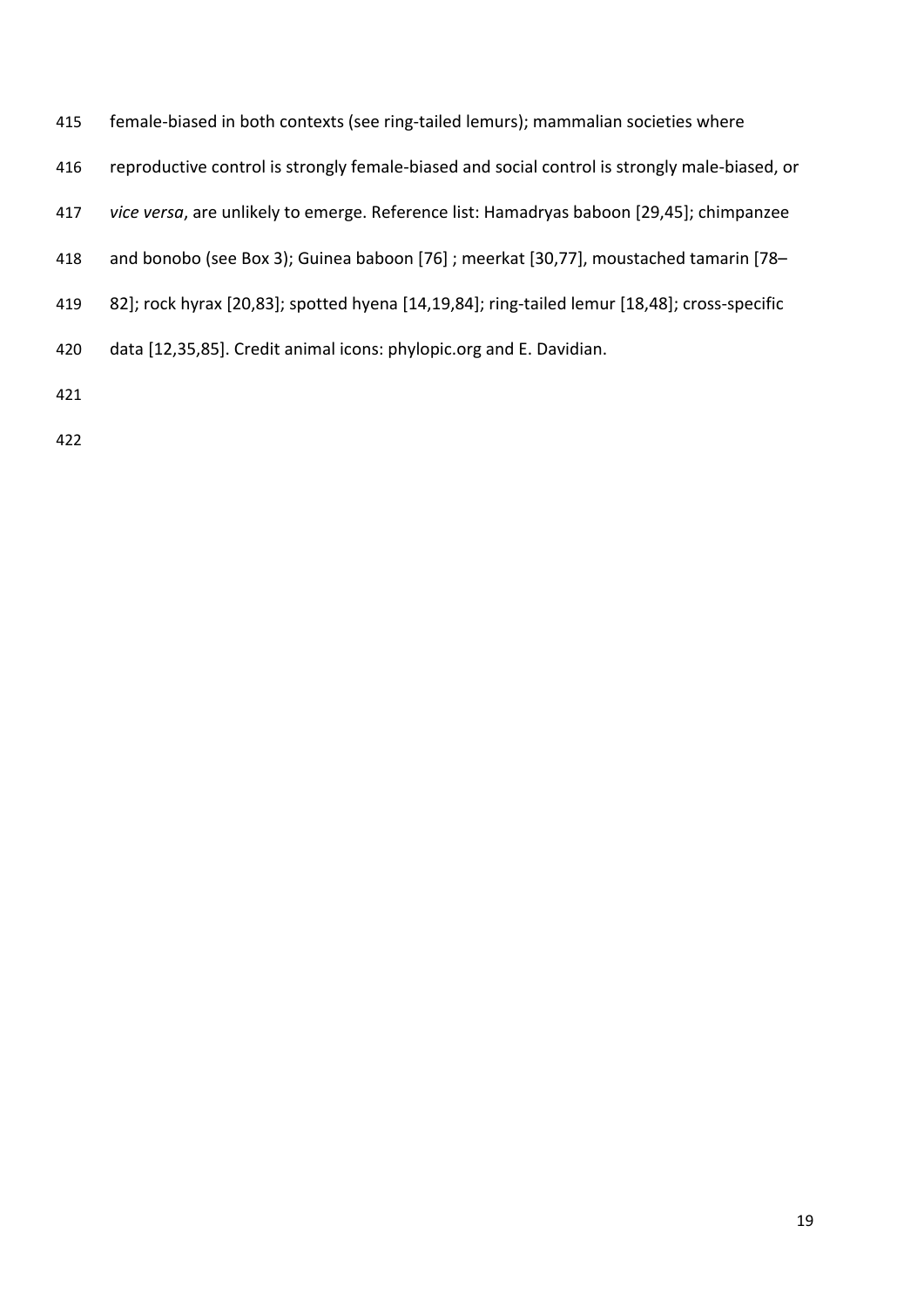

424 **Figure 2. Eco-evolutionary pathways to male and female empowerment in social** 

 **mammals.** This figure summarises the proposed framework to predict intersexual power asymmetries across mammalian societies. It illustrates the interplay and feedback between 427 the mating system and asymmetries in reproductive and social control, and outlines the distinct pathways to male- and female-biased power. Coercion and male-biased dimorphism constitute a co-evolutionary highway to male power in species with contest-based polygyny and polygynandry (left side); Female empowerment emerges through diverse physiological, morphological, behavioural, and socio-ecological pathways (right side) in species with

432 scramble-based polygynandrous, monogamous or polyandrous mating systems.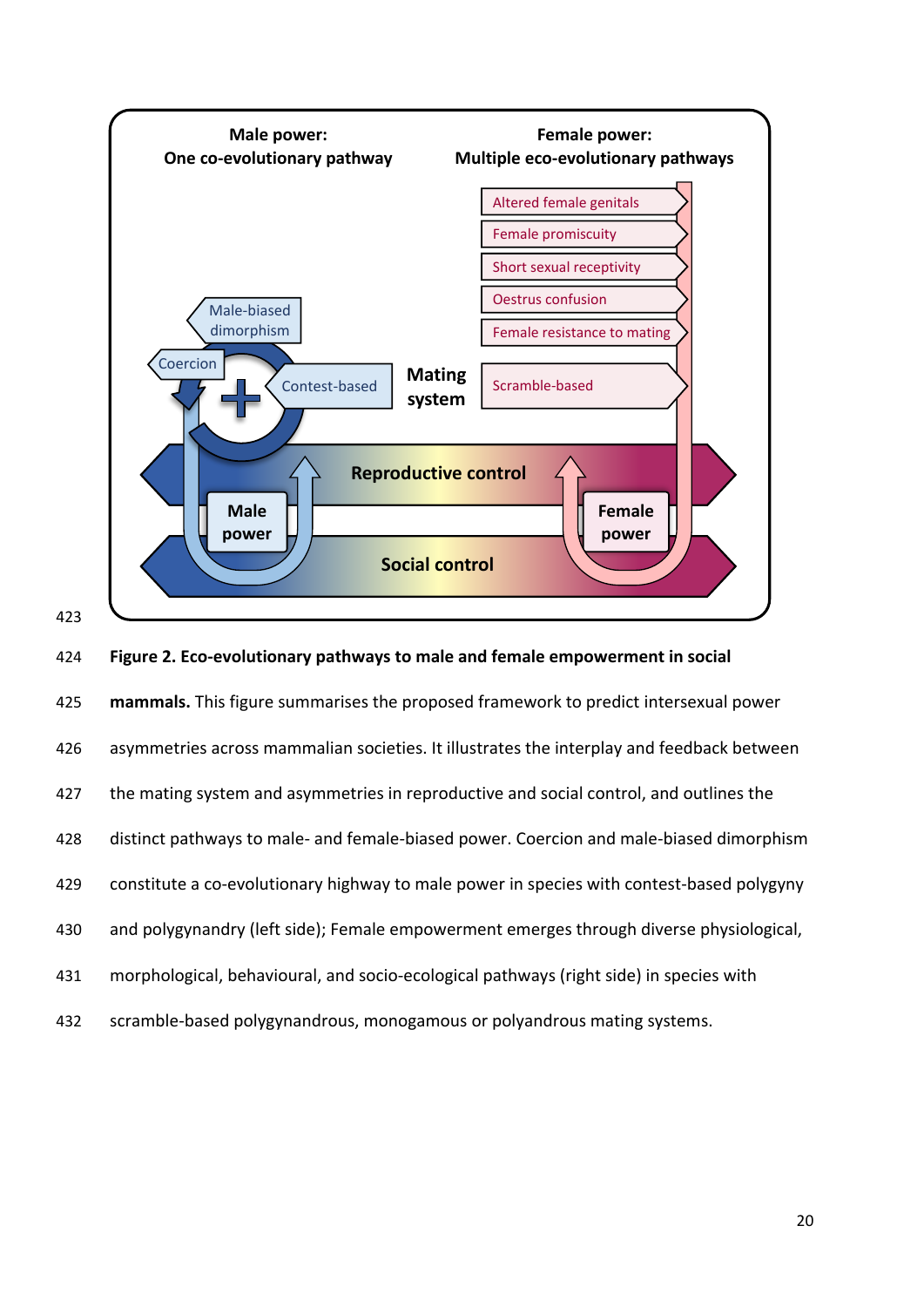### 433 **Box 1. A unified framework for studying intersexual power.**

434 Power can be divided into two non-independent domains, namely resource-holding power 435 and decisional power (or 'leadership') [6,7]. We here argue that resource-holding power 436 arises in two main contexts – namely, reproductive and social contexts – defined according 437 to the nature of the resource the two sexes compete over [8] (Figure I). Spotted hyenas 438 | nicely illustrate the duality and context-dependence of intersexual power. In this species, 439 females have complete reproductive control owing to the peculiar anatomy of their external 440 genitalia; females lack a vaginal opening (because their labia are fused) and instead possess 441 an elongated and erectile clitoris through which they copulate, urinate and give birth [19]. A 442 direct consequence is that copulation requires the full cooperation of the female and that 443 females can actively choose when and with whom they mate [84]. In contrast, social control 444 in spotted hyenas emerges from asymmetries in the number of recruitable social allies; the 445 extent of intersexual biases in social control may fluctuate between strictly female-biased 446 power structure and balanced social power between males and females, depending on the 447 kin and demographic structure of the group  $[14]$ . Building on previous conceptual 448 categorisation of dominance [8], power [86] and leadership [11], we propose that resource-449 holding power can be described following five dimensions: distribution (extent of 450 asymmetries between the sexes), emergence (whether acquired *via* coercion, deception or 451 Trade), durability (stability versus lability), payoffs (sex differences in the fitness benefits to 452 win intersexual contests) and generality (context-dependent or consistency across contexts) 453 (Figure I).

454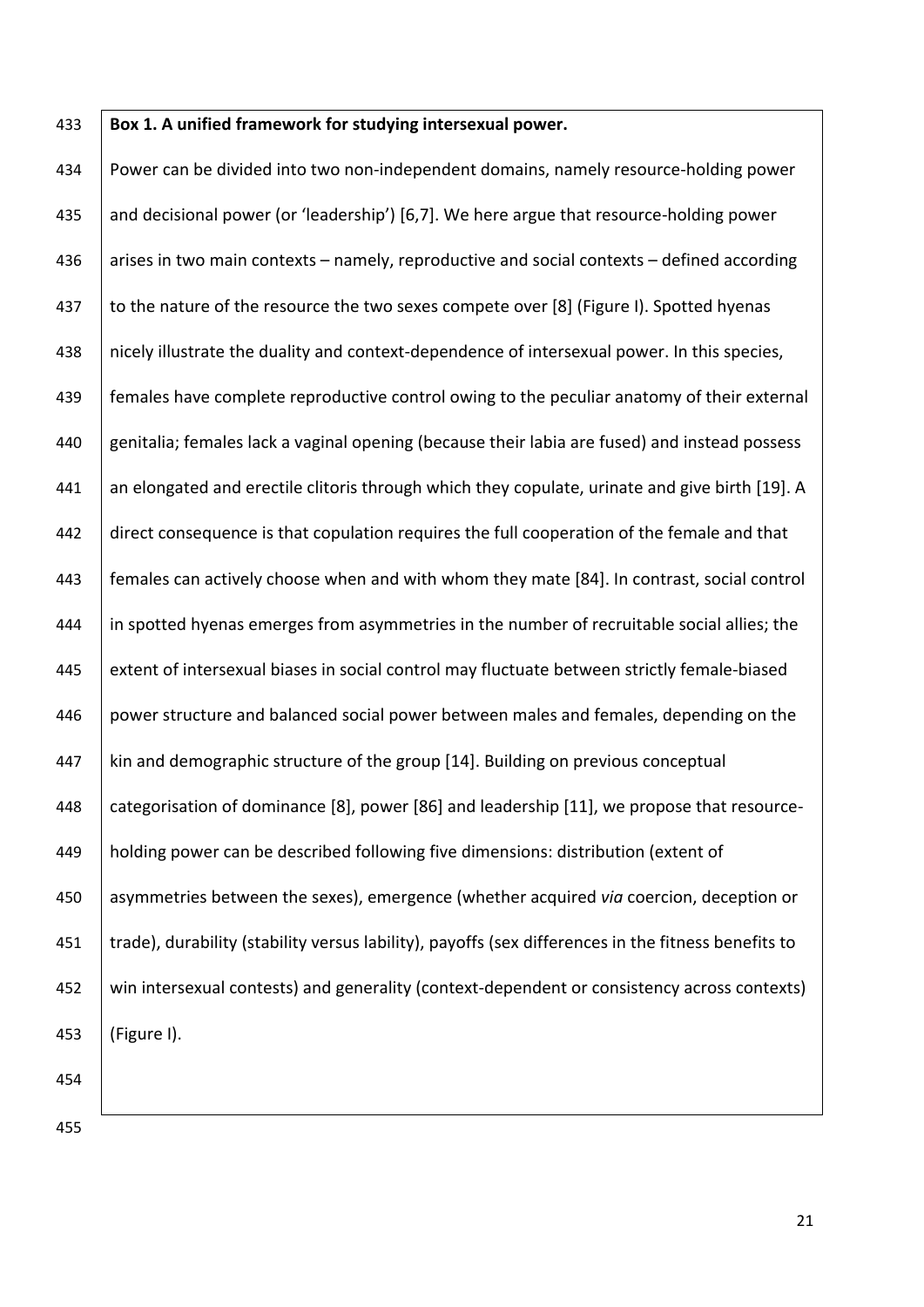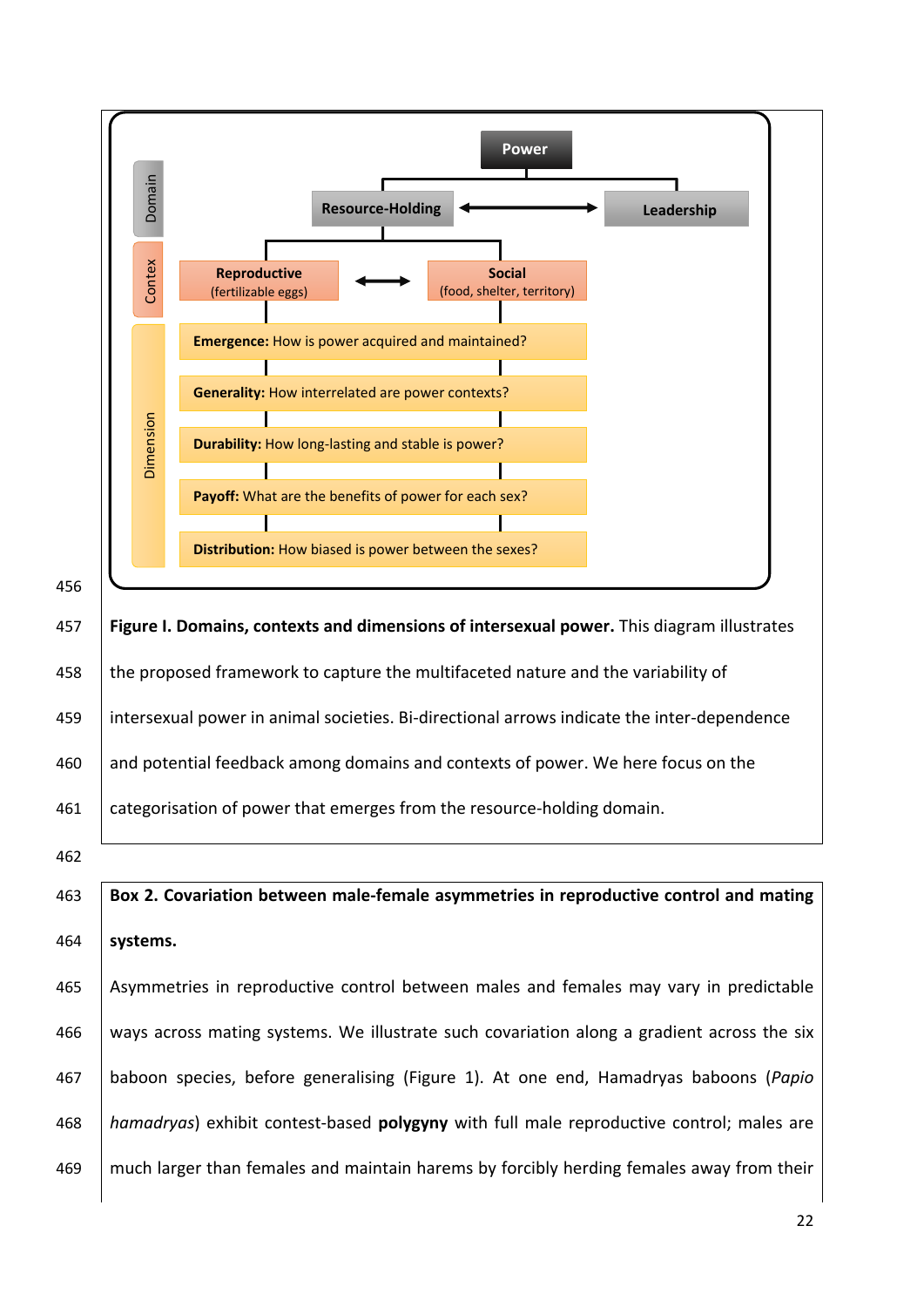470 | natal group, thereby breaking-up their social ties and support. Harem leaders use various 471 coercive strategies including infanticide after take-overs, and neck-biting when females leave 472 their vicinity [29]. Next, chacma baboons (*P. ursinus*) exhibit predominantly **contest-based** 473 **polygynandry**. They live in large multimale-multifemale groups with high male reproductive 474 skew – i.e., where access to mates is monopolized by a few males – and intense sexual 475 coercion, including mate-guarding, intimidation and infanticide [87]. Unlike Hamadryas 476 females, chacma females mate promiscuously before ovulation and remain in their natal 477 group; they can form alliances with kin and adult males to seek protection against other 478 coercive males [53]. Next are yellow (*P. cynocephalus*), olive (*P. anubis*) and Guinea baboons 479 (*P. papio*), with a progressive decline in male reproductive skew, sexual dimorphism and 480 coercion, illustrating a decline in the degree of male-biased reproductive control. Guinea 481 males maintain long-term social and sexual bonds with one to two females, females can 482 disperse to other social units and infanticide is unreported [76]. Finally, in Kinda baboons (*P.*  483 *kindae*), males and females mate promiscuously, male reproductive skew is low and there is 484 | no evidence of infanticide [88]. Unlike other species, Kinda baboons breed seasonally and live 485 in very large groups (>200 individuals). These features likely restrict male reproductive control 486 and have likely triggered an evolutionary shift from contest-based to **scramble-based**  487 polygynandry – where male-male competition primarily occurs *via* sperm competition – as 488 Suggested by their low sexual dimorphism, relatively large testes and the fact that males 489 | queue rather than fight over rank [88]. This gradient illustrates general links between mating 490 system, reproductive control and intersexual power (Figure 1): as male reproductive control 491 weakens, contest-based mating systems are progressively replaced by scramble-based ones, 492 associated with more balanced intersexual power. Where males retain partial reproductive 493 control, but where reproductive competition between females is too high to allow group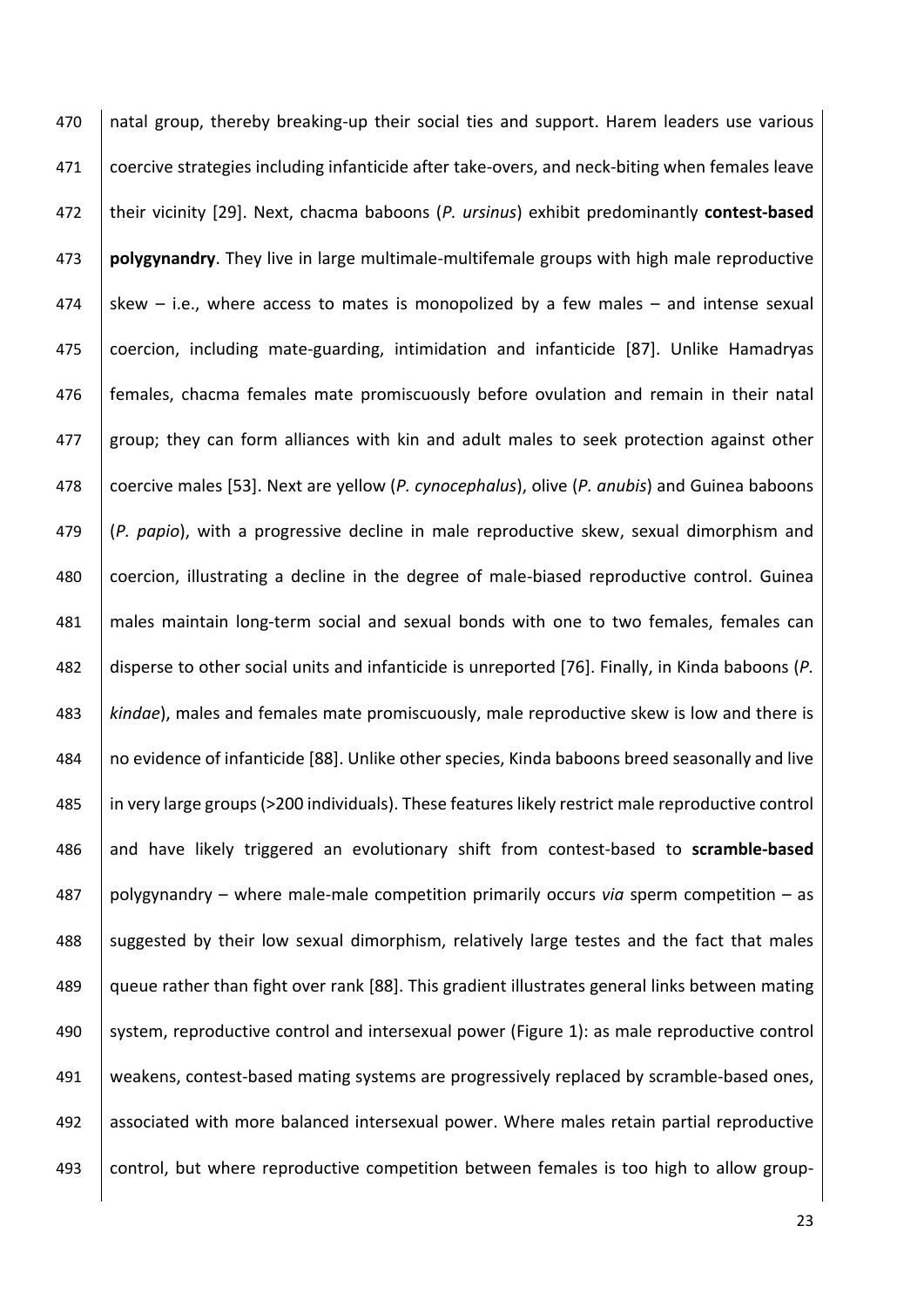494 living, **monogamy** may initially evolve as a form of permanent mate-guarding [89], decreasing 495 subsequent sexual conflict and paving the way to more equal reproductive control between 496  $\parallel$  the sexes and less-coercive mechanisms of intersexual power.

- 497
- 498

 **Box 3. Contrasts in female reproductive control and power in our closest living relatives.** Chimpanzees (*Pan troglodytes*) and bonobos (*Pan paniscus*) live in multimale-multifemale groups in equatorial Africa. In both species, males typically remain in their natal group and females disperse [90]. Their common ancestor likely exhibited male-biased power, as all Great 503 | Apes except bonobos [90].

504 In chimpanzees, adult males dominate adult females and have priority over access to high-505 value resources like meat [90]. In bonobos, females win most dyadic conflicts against males 506 and enjoy privileged access to meat [13,90,91]. Females in both species exhibit genital 507 Swellings when sexually receptive, but bonobo females exhibit longer swollen periods during 508 an interbirth interval [44], despite variation within and between chimpanzee populations in 509 these traits. Consequently, the swellings of bonobo females advertise fertility less reliably than 510 those of female chimpanzees [44,92]. Chimpanzee males can kill infants, are frequently 511 coercive towards receptive females [93], and alpha males have the highest reproductive 512 success, because they can effectively mate-guard females throughout their ovulatory period 513 [94,95]. In contrast, bonobo males do not kill infants, are not sexually coercive and fight less 514 over females, and the high male reproductive skew likely reflects differences in maternal 515 | support [96,97].

516 Following our framework, the initial step towards loss of male-biased power may be the 517 Confusion of ovulation, preventing male bonobos from monopolising receptive females and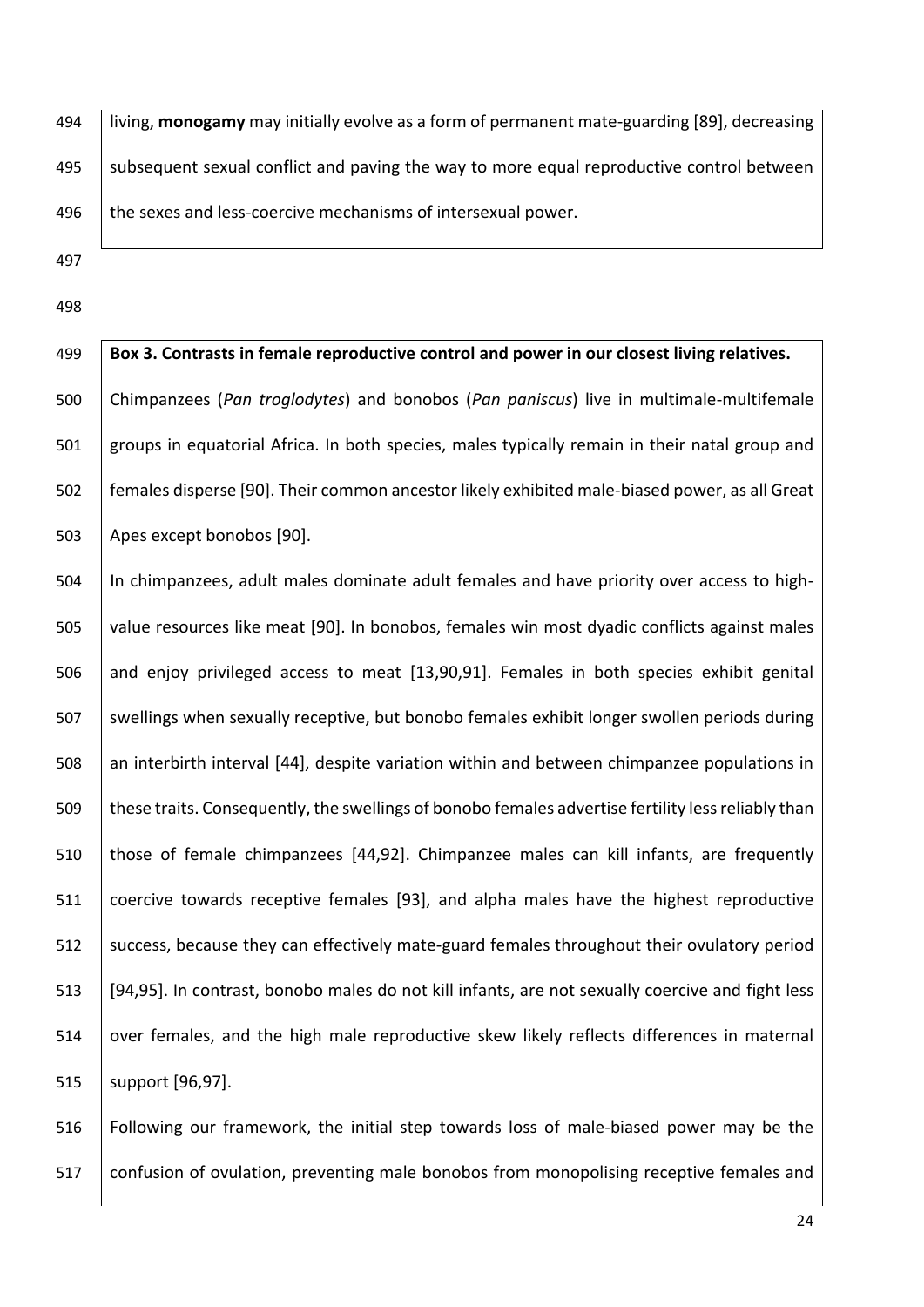518 Concurrently increasing female reproductive control. This probably reduced the payoff and incentive of males to fight over females, leading to a shift towards scramble-based 520 polygynandry (Figure 1) – as suggested by the relatively larger testes and decreased sexual dimorphism in bonobos compared to chimpanzees [90]. Increased female promiscuity likely further led to the disappearance of male infanticide and sexual coercion. In line with this, male chimpanzees seem more coercive in populations where female fertility signals are shortest (so presumably most reliable) [98]. Female-biased control over resources probably evolved 525 Secondarily in relation to their ability to use leverage and exercise mate choice [13,26]. In contrast to males, female bonobos maintain strong bonds, which may be favoured by 527 prolonged sexual receptivity [99,100]; they can form coalitions against males and interfere in male-male competition [90,91,96]. Intersexual differences in female sociality likely reinforced female control over reproduction and resources though whether these are a cause or a 530 consequence of female empowerment remains unclear [90,91,99]. Overall, current evidence 531 | is compatible with the scenario that strong contrasts in mating system, intersexual power and 532 social behaviour in chimpanzees and bonobos emerged from subtle changes in female 533 | reproductive control.

# **Outstanding Questions.**

 Future studies of intersexual power will require the development and standardisation of methods and tools to describe and quantify reproductive and social control (e.g., such as metrics derived from intersexual dominance matrices) across species, mating systems, and ideally also across disciplines, including behavioural ecology, evolutionary biology, economics, sociology, psychology and anthropology. In behavioural ecology, increased effort 541 Should be invested in describing under-represented taxa and social systems which have not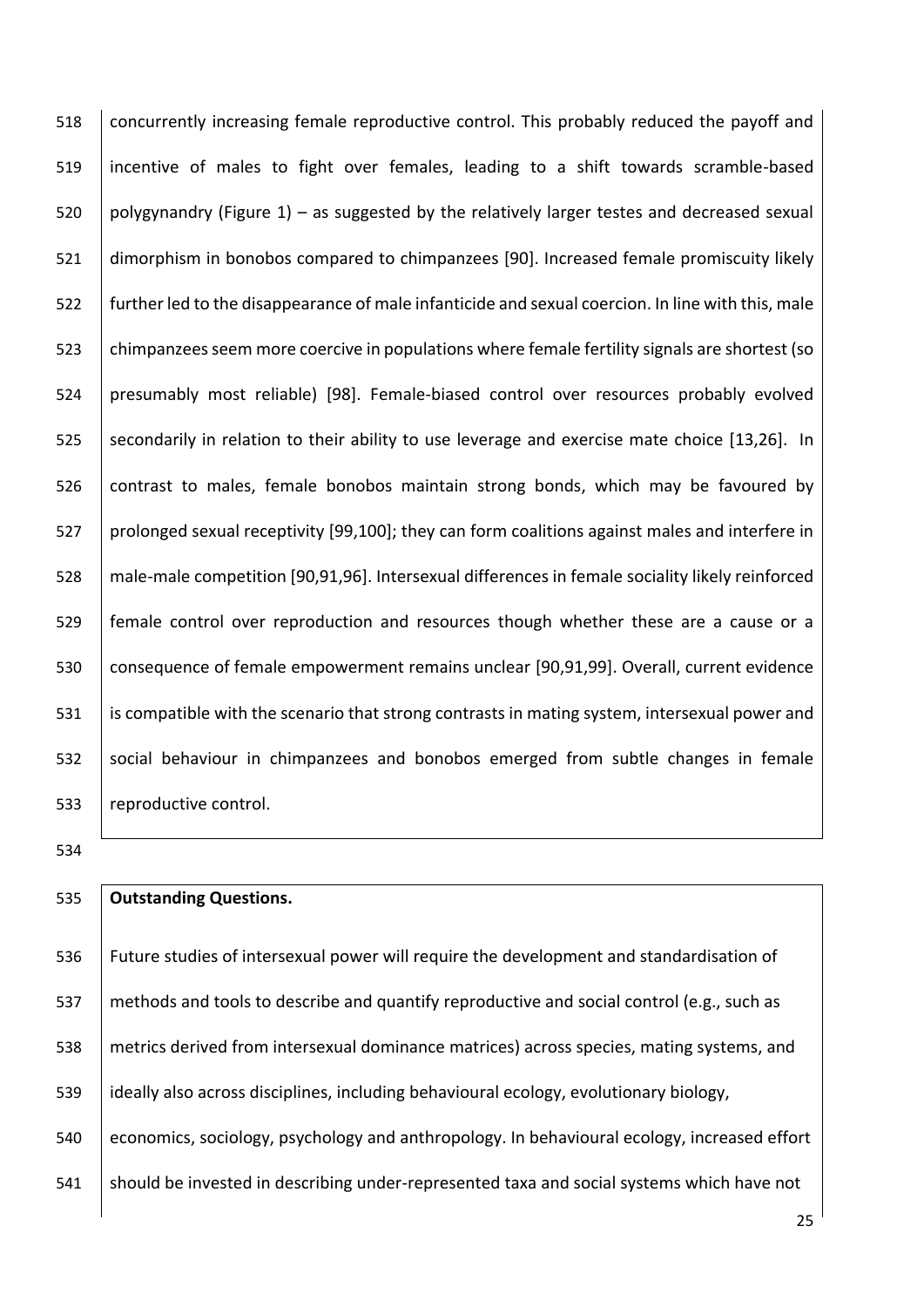| 542 | appeared prominently in the intersexual power literature. As empirical data accumulate,         |
|-----|-------------------------------------------------------------------------------------------------|
| 543 | comparative and modelling studies will become central to understand the evolutionary            |
| 544 | dynamics of intersexual power. We outline key questions that may usefully structure this        |
| 545 | emerging field.                                                                                 |
| 546 | How should we quantify biases in social control between the sexes? E.g., by the opportunity     |
| 547 | of each sex to occupy the highest rank(s) in the social hierarchy, by the distribution of sexes |
| 548 | across all ranks, or yet using other metrics?                                                   |
| 549 | How does intersexual power manifest in species that do not live in permanent mixed-sex          |
| 550 | groups, such as pair-living, solitary and sexually-segregated species?                          |
| 551 | How flexible and dynamic are intersexual power relationships across dyads, groups,              |
| 552 | populations, and species?                                                                       |
| 553 | How do social organisation and structure interact with the mating system to modulate            |
| 554 | patterns of intersexual power?                                                                  |
| 555 | What are the fitness consequences of intersexual power asymmetries and what                     |
| 556 | consequences do they have for group-level traits and demographic processes?                     |
| 557 | What factors promote ecological and evolutionary shifts in power?                               |
| 558 | How does the diversity of human societies fit in the spectrum of other mammalian societies      |
| 559 | and can anthropological and ecological perspectives be integrated?                              |
| 560 |                                                                                                 |
| 561 | <b>Acknowledgements</b>                                                                         |

562 We thank O.P. Höner for insightful comments on early versions of the manuscript and

563 figures. E.D. received financial support from the Sopa Society.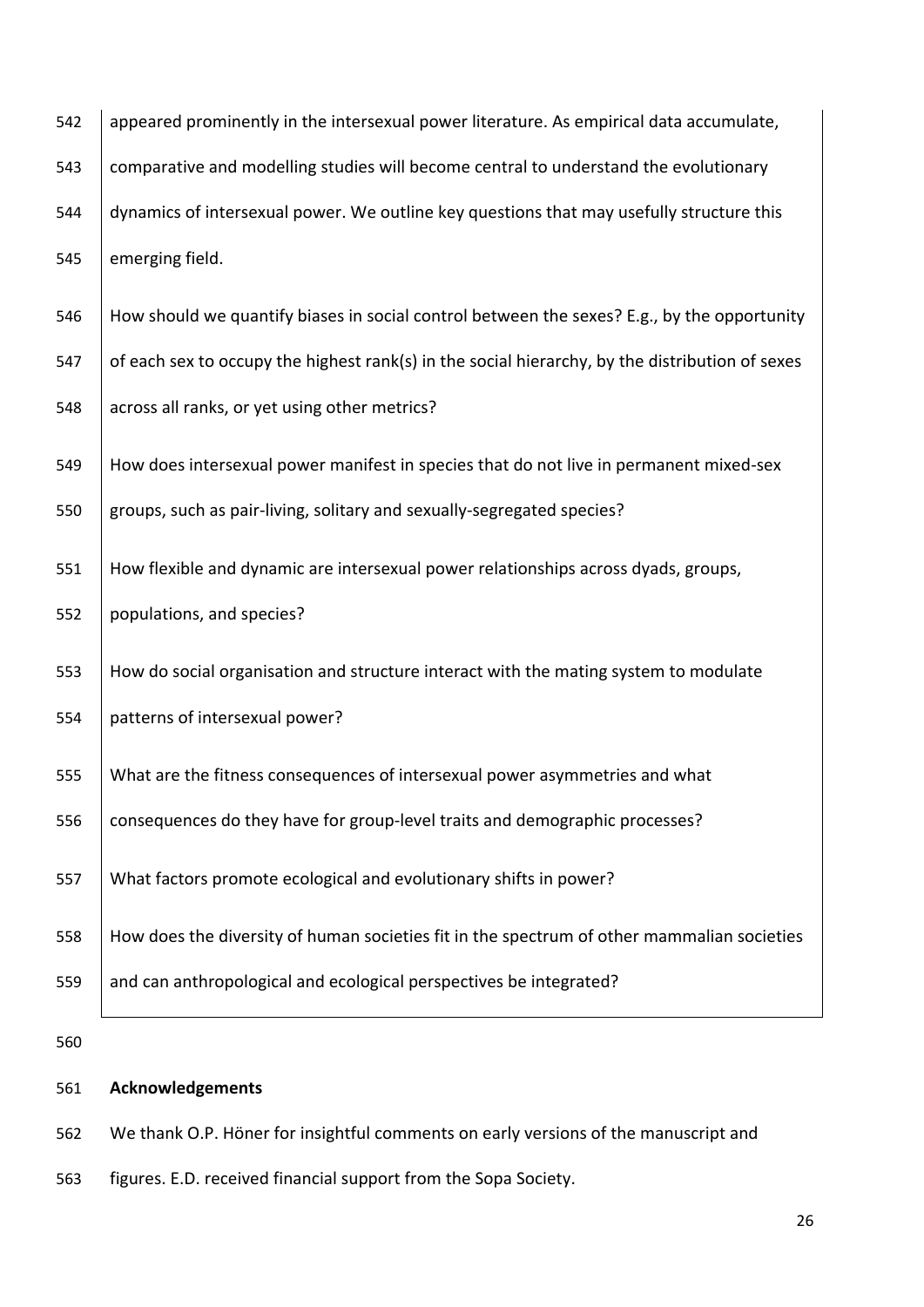# *Reference list:*

- 1 Lewis, R.J. (2002) Beyond dominance: The importance of leverage. *Q. Rev. Biol.* 77, 149–164
- 2 Beekman, M. *et al.* (2003) Reproductive conflicts in social animals: Who has power? *Trends Ecol. Evol.* 18, 277–282
- 3 Smith, J.E. *et al.* (2021) An evolutionary explanation for the female leadership paradox. *Front. Ecol. Evol.* 9, 468
- 4 Garfield, Z.H. *et al.* (2020) Universal and variable leadership dimensions across human societies. *Evol. Hum. Behav.* 41, 397–414
- 5 Tibbetts, E.A. *et al.* (2022) The establishment and maintenance of dominance hierarchies. *Philos. Trans. R. Soc. B Biol. Sci.* 377, 20200450
- 6 Cheng, J.T. and Tracy, J.L. (2020) Why social status is essential (but sometimes insufficient) for leadership. *Trends Cogn. Sci.* 24, 261–263
- 7 Van Vugt, M. and Smith, J.E. (2019) A dual model of leadership and hierarchy: Evolutionary synthesis. *Trends Cogn. Sci.* 23, 952–967
- 8 Hand, J.L. (1986) Resolution of social conflicts: Dominance, egalitarianism, spheres of dominance, and game theory. *Q. Rev. Biol.* 61, 201–220
- 9 Bro-Jørgensen, J. (2011) Intra- and intersexual conflicts and cooperation in the evolution of mating strategies: Lessons learnt from ungulates. *Evol. Biol.* 38, 28–41
- 10 Noë, R. (2017) Local mating markets in humans and non-human animals. *Behav. Ecol. Sociobiol.* 71, 148
- 11 Smith, J.E. *et al.* (2016) Leadership in mammalian societies: Emergence, distribution, power, and payoff. *Trends Ecol. Evol.* 31, 54–66
- 12 Hemelrijk, C.K. *et al.* (2008) Female dominance over males in primates: Self-organisation and sexual dimorphism. *PLoS ONE* 3, e2678
- 13 Surbeck, M. and Hohmann, G. (2013) Intersexual dominance relationships and the influence of leverage on the outcome of conflicts in wild bonobos (*Pan paniscus*). *Behav. Ecol. Sociobiol.* 67, 1767–1780
- 14 Vullioud, C. *et al.* (2019) Social support drives female dominance in the spotted hyaena. *Nat. Ecol. Evol.* 3, 71–76
- 15 Lewis, R.J. (2018) Female power in primates and the phenomenon of female dominance. *Annu. Rev. Anthropol.* 47, 533–551
- 16 Petty, J.M.A. and Drea, C.M. (2015) Female rule in lemurs is ancestral and hormonally mediated. *Sci. Rep.* 5, 1–5
- 17 Grebe, N.M. *et al.* (2019) Organizational and activational androgens, lemur social play, and the ontogeny of female dominance. *Horm. Behav.* 115, 104554
- 18 Jolly, A. (1984) The puzzle of female feeding priority. In *Female primates: Studies by women primatologists.* (Small, M., ed), pp. 197–216, Alan R. Liss.
- 19 McCormick, S.K. *et al.* (2021) Sex differences in spotted hyenas. *Cold Spring Harb. Perspect. Biol.* a039180
- 20 Koren, L. *et al.* (2006) Elevated testosterone levels and social ranks in female rock hyrax. *Horm. Behav.* 49, 470–477
- 21 Davies, C.S. *et al.* (2016) Exceptional endocrine profiles characterise the meerkat: sex, status, and reproductive patterns. *Sci. Rep.* 6, 35492
- 22 Kappeler, P.M. (1993) Female dominance in primates and other mammals. *Perspect. Ethol.* 10, 143–158
- 23 Kappeler, P.M. and Fichtel, C. (2015) Eco-evo-devo of the lemur syndrome: did adaptive behavioral plasticity get canalized in a large primate radiation? *Front. Zool.* 12, S15
- 24 Dunham, A.E. (2008) Battle of the sexes: cost asymmetry explains female dominance in lemurs. *Anim. Behav.* 1435–1439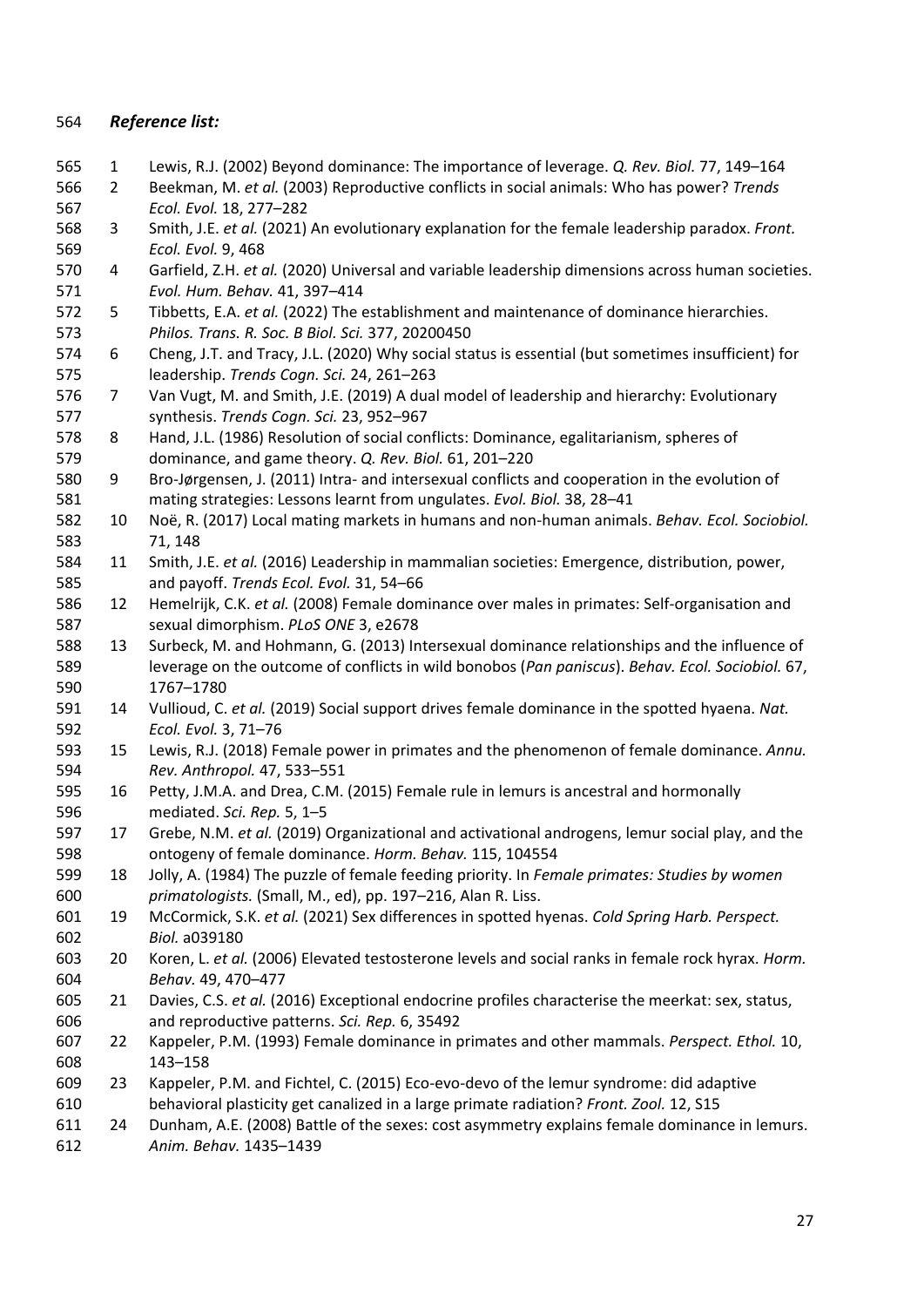25 Young, A.L. *et al.* (1990) Female dominance and maternal investment in Strepsirrhine primates. *Am. Nat.* 135, 473–488 26 Hare, B. *et al.* (2012) The self-domestication hypothesis: evolution of bonobo psychology is due to selection against aggression. *Anim. Behav.* 83, 573–585 27 Haraway, D.J., ed (2013) *Primate visions: Gender, race, and nature in the world of modern science*, Routledge. 28 Strum, S.C. and Fedigan, L.M., eds (2000) *Primate encounters: Models of science, gender, and society*, University of Chicago Press. 29 Swedell, L. *et al.* (2014) Sexual conflict in a polygynous primate: costs and benefits of a male- imposed mating system. *Behav. Ecol. Sociobiol.* 68, 263–273 30 Clutton-Brock, T.H. *et al.* (2006) Intrasexual competition and sexual selection in cooperative mammals. *Nature* 444, 1065–1068 31 Hemelrijk, C.K. *et al.* (2020) Dynamics of intersexual dominance and adult sex- ratio in wild vervet monkeys. *Front. Psychol.* 11, 839 32 Hewitt, S.E. *et al.* (2009) Context-dependent linear dominance hierarchies in social groups of European badgers, *Meles meles*. *Anim. Behav.* 77, 161–169 33 Parker, G.A. (2006) Sexual conflict over mating and fertilization: an overview. *Philos. Trans. R. Soc. B Biol. Sci.* 361, 235–259 34 Gowaty, P.A. (2004) Sex roles, contests for the control of reproduction, and sexual selection. In *Sexual selection in primates: New and comparative perspectives* (Kappeler P.M. and, van Schaik C.L., eds) pp. 37–54, Cambridge University Press 35 Cassini, M.H. (2020) Sexual size dimorphism and sexual selection in primates. *Mammal Rev.* 50, 231–239 36 Weckerly, F.W. (1998) Sexual-size dimorphism: Influence of mass and mating systems in the most dimorphic mammals. *J. Mammal.* 79, 33–52 37 Smuts, B.B. and Smuts, R.W. (1993) Male aggression and sexual coercion of females in nonhuman primates and other mammals: evidence and theoretical implications. *Adv. Study Behav.* 22, 1–63 38 Clutton-Brock, T.H. and Parker, G.A. (1995) Sexual coercion in animal societies. *Anim. Behav.* 49, 1345–1365 39 Wiszniewski, J. *et al.* (2012) Male reproductive success increases with alliance size in Indo- Pacific bottlenose dolphins (*Tursiops aduncus*). *J. Anim. Ecol.* 81, 423–431 40 Setchell, J.M. *et al.* (2005) Mate guarding and paternity in mandrills: Factors influencing alpha male monopoly. *Anim. Behav.* 70, 1105–1120 41 Mass, V. *et al.* (2009) Mate-guarding as a male reproductive tactic in *Propithecus verreauxi*. *Int. J. Primatol.* 30, 389–409 42 Stockley, P. *et al.* (2020) Revealing mechanisms of mating plug function under sexual selection. *Proc. Natl. Acad. Sci.* 117, 27465–27473 43 Clarke, P. *et al.* (2009) Infanticide, paternity allocation, and the role of coercion. In *Sexual coercion in primates and humans: an evolutionary perspective on male aggression against females* (Muller, M.N. and Wrangham, R.W.), pp. 42–80, Harvard University Press 44 Douglas, P.H. *et al.* (2016) Mixed messages: wild female bonobos show high variability in the timing of ovulation in relation to sexual swelling patterns. *BMC Evol. Biol.* 16, 140 45 Zinner, D. and Deschner, T. (2000) Sexual swellings in female hamadryas baboons after male take-overs: "Deceptive" swellings as a possible female counter-strategy against infanticide. *Am. J. Primatol.* 52, 157–168 46 Andelman, S.J. (1987) Evolution of concealed ovulation in vervet monkeys (*Cercopithecus aethiops*). *Am. Nat.* 129, 785–799 47 Eberle, M. and Kappeler, P.M. (2004) Selected polyandry: female choice and inter-sexual conflict in a small nocturnal solitary primate (*Microcebus murinus*). *Behav. Ecol. Sociobiol.* 57, 91–100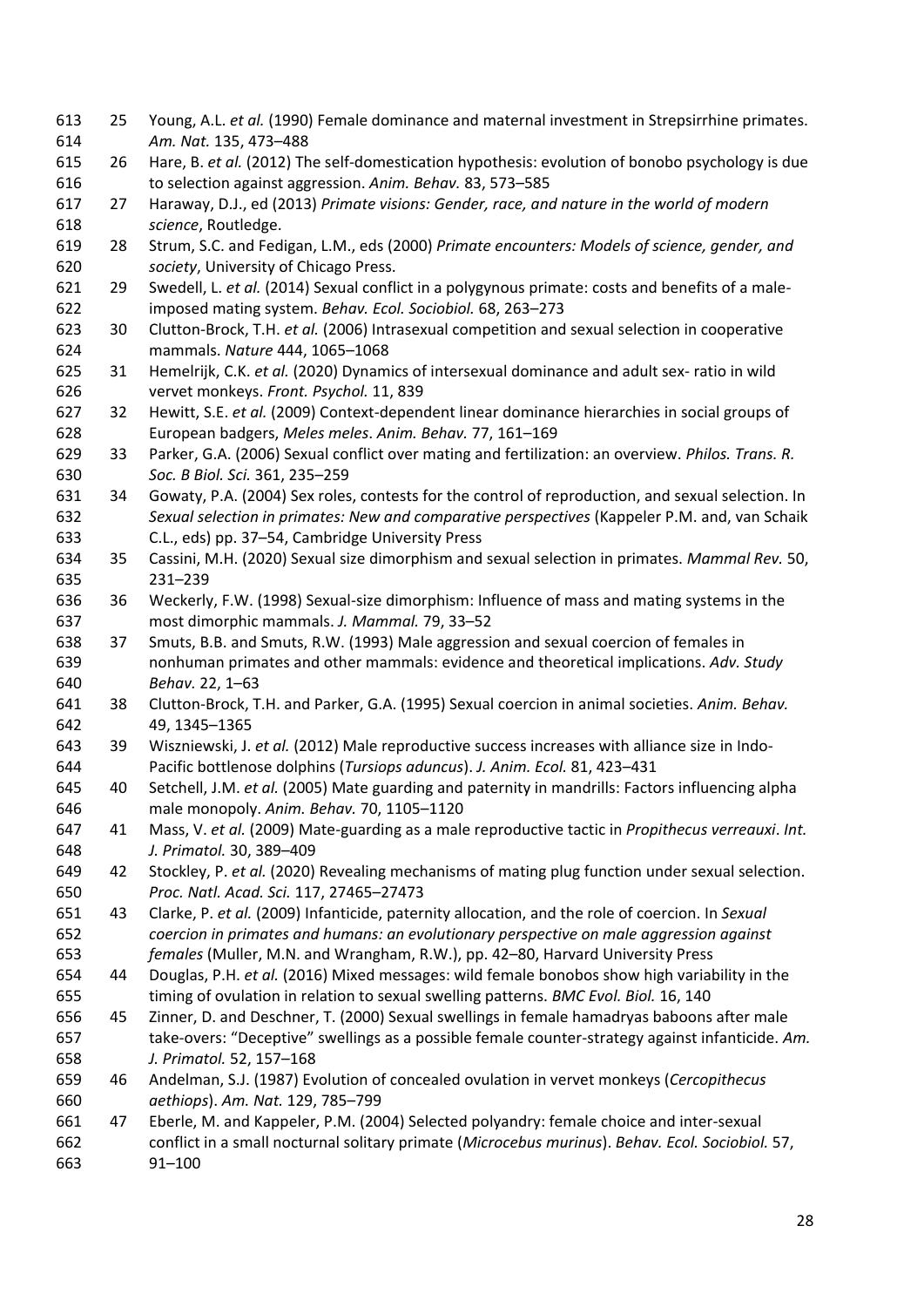48 Parga, J.A. (2006) Sexual selection in the ring-tailed lemur (*Lemur catta*): female choice, male mating strategies, and male mating success in a female dominant primate. PhD thesis, University of Texas 49 Huchard, E. *et al.* (2012) Convenience polyandry or convenience polygyny? Costly sex under female control in a promiscuous primate. *Proc. R. Soc. B Biol. Sci.* 279, 1371–1379 50 le Roux, A. *et al.* (2013) Evidence for tactical concealment in a wild primate. *Nat. Commun.* 4, 1462 51 Lührs, M.-L. and Kappeler, P.M. (2014) Polyandrous mating in treetops: how male competition and female choice interact to determine an unusual carnivore mating system. *Behav. Ecol. Sociobiol.* 68, 879–889 52 Keddy, A.C. (1986) Female mate choice in vervet monkeys (*Cercopithecus aethiops sabaeus*). *Am. J. Primatol.* 10, 125–134 53 Palombit, R. (2012) Infanticide: male strategies and female counter-strategies. In *The evolution of primate societies* (Mitani, J.C., Call, J., Kappeler P.M., Palombit R.A. and Silk J.B., eds), pp. 432–468, University of Chicago Press. 54 Galezo, A.A. *et al.* (2018) Sexual segregation in Indo-Pacific bottlenose dolphins is driven by female avoidance of males. *Behav. Ecol.* 29, 377–386 55 Archer, C.R. *et al.* (2017) Sperm competition and cryptic female choice in bats. In *Reproductive biology, physiology and biochemistry of male bats* (Arenas-Ríos, E., ed), pp. 119–147, Bentham Science Publishers 56 Cassini, M.H. (2020) A mixed model of the evolution of polygyny and sexual size dimorphism in mammals. *Mammal Rev.* 50, 112–120 57 Alexander, R.D. *et al.* (1979) Sexual dimorphisms and breeding systems in pinnipeds, ungulates, primates, and humans. In *Evolutionary biology and human social behavior: An anthropological perspective*, (Chagnon, N.A. and Irons, W., eds) pp. 402–435, Duxbury Press 58 Ralls, K. (1976) Mammals in which females are larger than males. *Q. Rev. Biol.* 51, 245–276 59 Young, A.J. and Bennett, N.C. (2013) Intra-sexual selection in cooperative mammals and birds: why are females not bigger and better armed? *Philos. Trans. R. Soc. B Biol. Sci.* 368, 20130075 60 Clutton-Brock, T.H. and Huchard, E. (2013) Social competition and selection in males and females. *Philos. Trans. R. Soc. B Biol. Sci.* 368, 20130074 61 Evasoa, M.R. *et al.* (2019) Sources of variation in social tolerance in mouse lemurs (*Microcebus spp.*). *BMC Ecol.* 19, 1-16 62 Hohenbrink, S. *et al.* (2015) Need for speed: Sexual maturation precedes social maturation in gray mouse lemurs. *Am. J. Primatol.* 77, 1049–1059 63 Gumert, M.D. (2007) Payment for sex in a macaque mating market. *Anim. Behav.* 74, 1655– 1667 64 Goffe, A. and Fischer, J. (2016) Meat sharing between male and female Guinea baboons (*Papio papio*). *Primate Biol.* 3, 1–8 65 Young, C. *et al.* (2017) Formidable females and the power trajectories of socially integrated male vervet monkeys. *Anim. Behav.* 125, 61–67 66 Szykman, M. *et al.* (2001) Association patterns among male and female spotted hyenas (*Crocuta crocuta*) reflect male mate choice. *Behav. Ecol. Sociobiol.*, 231–238 67 Smuts, B.B. (1985) *Sex and Friendship in Baboons*, Routledge. 68 Höner, O.P. *et al.* (2007) Female mate-choice drives the evolution of male-biased dispersal in a social mammal. *Nature* 448, 798–801 69 Zabel, C.J. and Taggart, S., J. (1989) Shift in red fox, *Vulpes vulpes*, mating system associated with El Niño in the Bering Sea. *Anim. Behav.* 38, 830–838 70 Kappeler, P.M. (2017) Sex roles and adult sex ratios: insights from mammalian biology and consequences for primate behaviour. *Philos. Trans. R. Soc. B Biol. Sci.* 372, 20160321 71 Muller, M.N. *et al.* (2011) Sexual coercion by male chimpanzees shows that female choice may be more apparent than real. *Behav. Ecol. Sociobiol.* 65, 921–933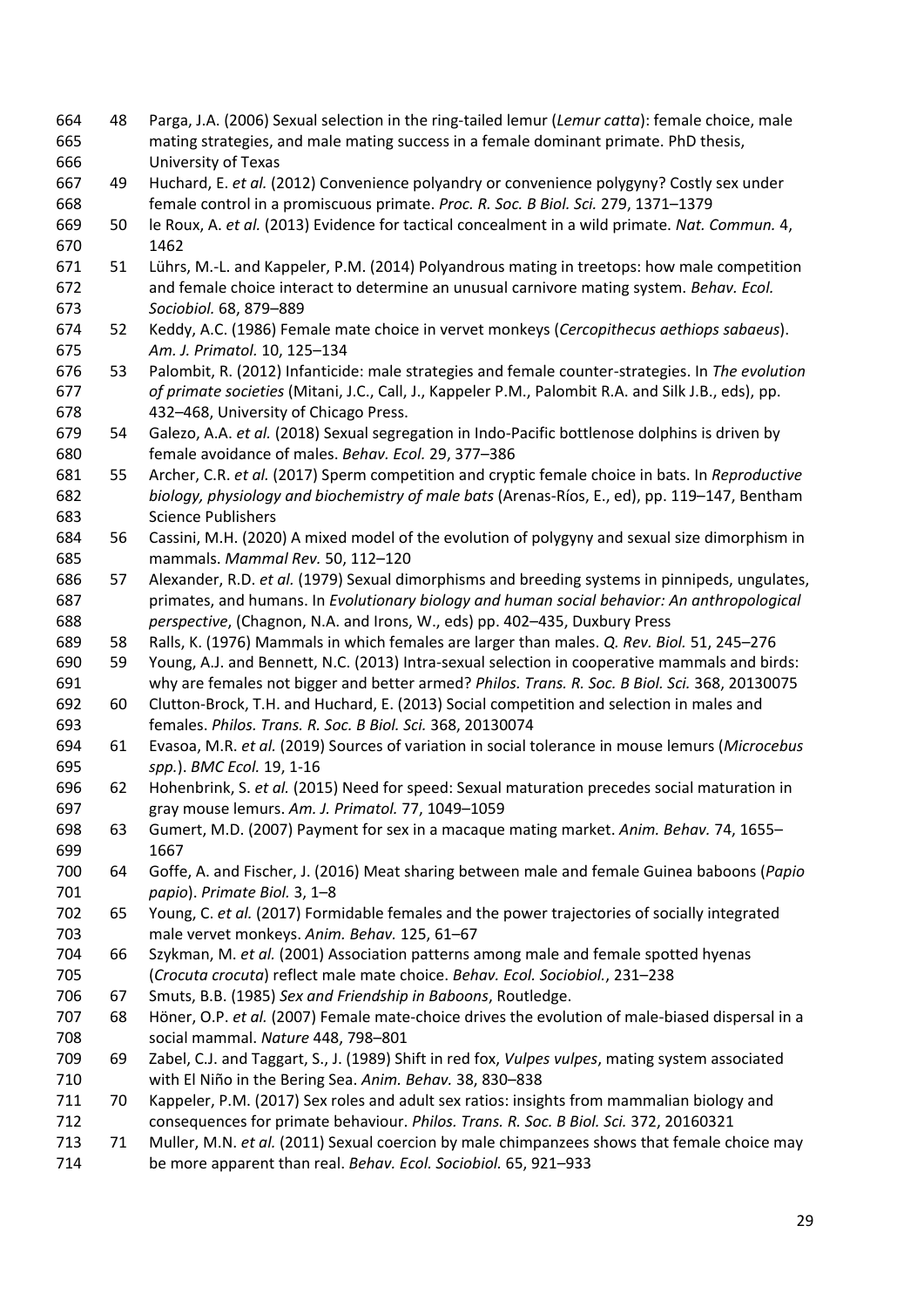72 Watts, D.P. (2022) Male chimpanzee sexual coercion and mating success at Ngogo. *Am. J. Primatol.* 84, e23361 73 Alonzo, S.H. (2010) Social and coevolutionary feedbacks between mating and parental investment. *Trends Ecol. Evol.* 25, 99–108 74 Crespi, B.J. (2004) Vicious circles: positive feedback in major evolutionary and ecological transitions. *Trends Ecol. Evol.* 19, 627–633 75 Isaac, J.L. and Johnson, C.N. (2003) Sexual dimorphism and synchrony of breeding: variation in polygyny potential among populations in the common brushtail possum, *Trichosurus vulpecula*. *Behav. Ecol.* 14, 818–822 76 Fischer, J. *et al.* (2017) Charting the neglected West: The social system of Guinea baboons. *Am. J. Phys. Anthropol.* 162 Suppl 63, 15–31 77 Jordan, N.R. *et al.* (2007) Latrine distribution and patterns of use by wild meerkats: implications for territory and mate defence. *Anim. Behav.* 73, 613–622 78 Huck, M. *et al.* (2004) Proximate mechanisms of reproductive monopolization in male moustached tamarins (*Saguinus mystax*). *Am. J. Primatol.* 64, 39–56 79 Huck, M. *et al.* (2005) Paternity and kinship patterns in polyandrous moustached tamarins (*Saguinus mystax*). *Am. J. Phys. Anthropol.* 127, 449–464 80 Heymann, E.W. (1998) Sex differences in olfactory communication in a primate, the moustached tamarin, *Saguinus mystax* (Callitrichinae). *Behav. Ecol. Sociobiol.* 43, 37–45 81 Heymann, E.W. (1996) Social behavior of wild moustached tamarins, *Saguinus mystax*, at the Estación biológica Quebrada Blanco, Peruvian Amazonia. *Am. J. Primatol.* 38, 101–113 82 Bicca-Marques, J.C. (2003) Sexual selection and the evolution of foraging behavior in male and female tamarins and marmosets. In *Sexual selection and reproductive competition in primates: New perspectives and directions*, (Jones, C.B., ed), pp. 455–475, American Society of Primatologists, Norman 83 Bar-Ziv, E. *et al.* (2016) Individual, social, and sexual niche traits affect copulation success in a polygynandrous mating system. *Behav. Ecol. Sociobiol.* 70, 901–912 84 East, M.L. *et al.* (2003) Sexual conflicts in spotted hyenas: male and female mating tactics and their reproductive outcome with respect to age, social status and tenure. *Proc. R. Soc. Lond. B Biol. Sci.* 270, 1247–1254 85 Lukas, D. and Huchard, E. (2014) The evolution of infanticide by males in mammalian societies. *Science* 346, 841–844 86 Lewis, R.J. (2020) Female power: A new framework for understanding "female dominance" in lemurs. *Folia Primatol.* 91, 48–68 87 Baniel, A. *et al.* (2017) Male violence and sexual intimidation in a wild primate society. *Curr. Biol.* 27, 2163-2168.e3 88 Petersdorf, M. *et al.* (2019) Sexual selection in the Kinda baboon. *J. Hum. Evol.* 135, 102635 89 Lukas, D. and Clutton-Brock, T.H. (2013) The evolution of social monogamy in mammals. *Science* 341, 526–530 90 Parish, A.R. *et al.* (2000) The other "closest living relative": How bonobos (*Pan paniscus*) challenge traditional assumptions about females, dominance, intra- and intersexual interactions, and hominid evolution. *Ann. N. Y. Acad. Sci.* 907, 97–113 91 Furuichi, T. (2011) Female contributions to the peaceful nature of bonobo society. *Evol. Anthropol.* 20, 131–142 92 Deschner, T. and Boesch, C. (2007) Can the patterns of sexual swelling cycles in female Taï chimpanzees be explained by the cost-of-sexual-attraction hypothesis? *Int. J. Primatol.* 28, 389– 406 93 Muller, M.N. *et al.* (2007) Male coercion and the costs of promiscuous mating for female chimpanzees. *Proc. R. Soc. B Biol. Sci.* 274, 1009–1014 94 Deschner, T. *et al.* (2004) Female sexual swelling size, timing of ovulation, and male behavior in wild West African chimpanzees. *Horm. Behav.* 46, 204–215